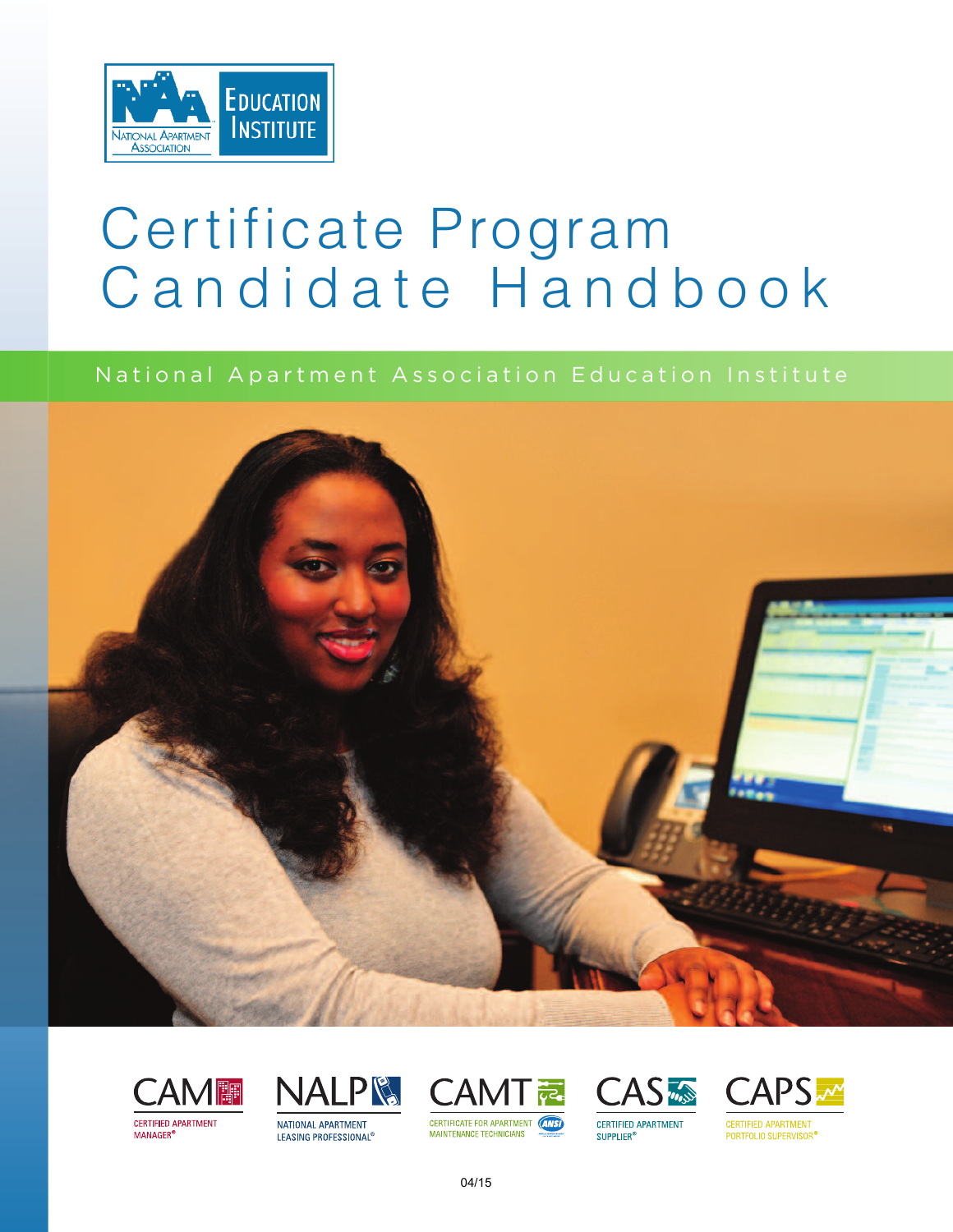## **Table of Contents**

| General Comments, Questions and Inquiries about Specific Questions.     |  |
|-------------------------------------------------------------------------|--|
|                                                                         |  |
|                                                                         |  |
|                                                                         |  |
|                                                                         |  |
| CECs Earned from NAA, NAAEI and NAA Affiliate Programs and Activities10 |  |
|                                                                         |  |
|                                                                         |  |
|                                                                         |  |
|                                                                         |  |
|                                                                         |  |
|                                                                         |  |
|                                                                         |  |
|                                                                         |  |
|                                                                         |  |
|                                                                         |  |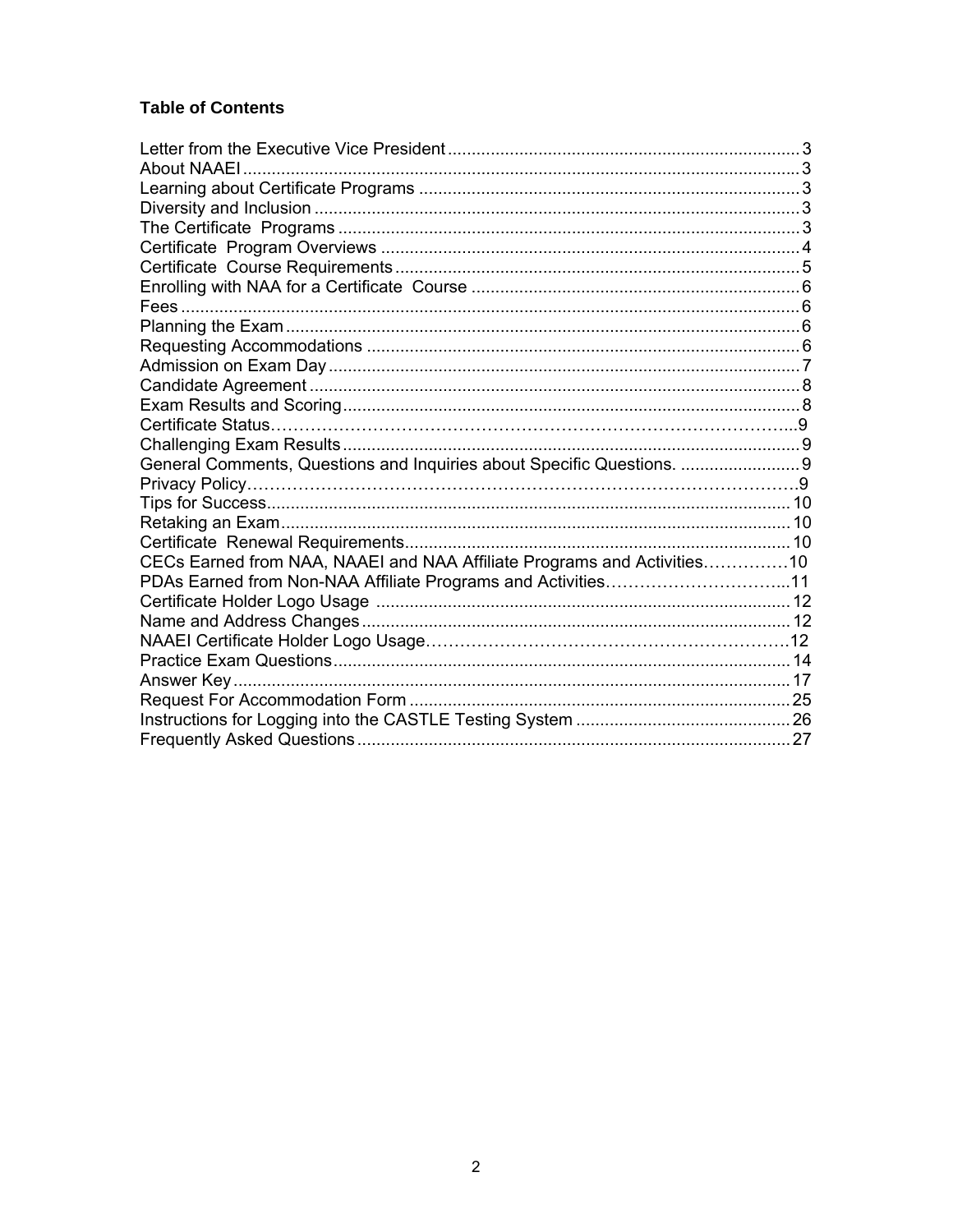#### **Letter from the Executive Vice President**

Dear Certificate C Candidate,

On behalf of the National Apartment Association Education Institute (NAAEI) Board, I congratulate you for taking the initiative in working to earn a nationally recognized certificate. This is an important step in demonstrating that you have the knowledge and skills shown to be important on the job in high-performance apartment management organizations.

I commend you for your commitment to the professionalism of the apartment industry and your professional commitment to life-long learning. I wish you much success throughout your apartment industry career.

Maureen Lambe, CAE, NAAEI Executive Vice President

#### **Abou ut NAAEI**

The NAA Education Institute is the education arm of the National Apartment Association (NAA). The mission of the NAA Education Institute is to provide broad-based education, professional development experiences and training to attract and retain high-quality individuals in our profession. NAAEI's professional certificates have long been recognized as a respected mark of excellence throughout our industry. Each course and credentialing program has been tailored to meet the ever-changing needs of today's multifamily housing professionals. งn<br>า,<br>a<br>B<br>I<br>and

#### **Learn ning about Certificate Programs**

NAAEI plays a key role in providing continuing education for multifamily housing professionals. Programs include both specialized courses and structured curriculum designed to result in industry certificates of proficiency. NAAEI certificate holders earn a nationally recognized certificate that assures employers that they have mastered core comp petencies.

#### **Diversity and Inclusion**

NAAEI embraces diversity and values the creation of opportunities for everyone. NAAEI does not discriminate among applicants on the basis of age, gender, race, ethnicity, religion, national origin, disability, sexual orientation, or marital status.

#### **The C Certificate P Programs**

Certificate holder programs target proficiency in specific areas of apartment housing management. Each course undergoes annual review and CECs so the material remains accurate and timely. NAA's affiliated apartment associations affiliates are equipped to deliver these programs locally. Certificates are earned after completion of coursework a experience requirements are met. The following certificates are offered:

National Apartment Leasing Professional (NALP) Certified Apartment Manager (CAM) Certificate for Apartment Maintenance Technicians (CAMT) Certified Apartment Portfolio Supervisor (CAPS) Certified Apartment Supplier (CAS)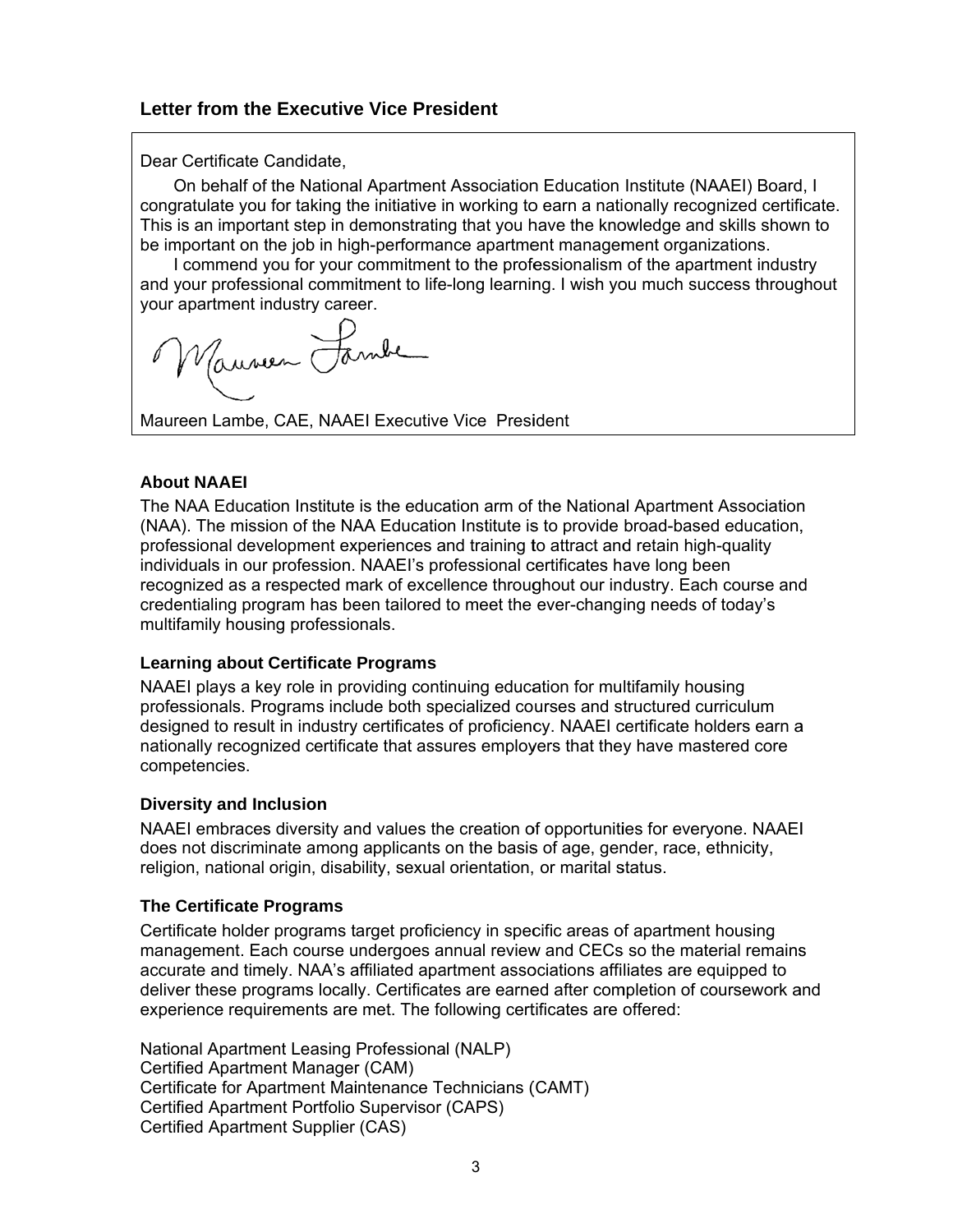#### **Certificate Program Overviews**

|                                      | <b>NALP</b> | <b>CAM</b>        | <b>CAPS</b>   | <b>CAS</b>             | <b>CAMT</b>     |
|--------------------------------------|-------------|-------------------|---------------|------------------------|-----------------|
| Candidacy                            | 12          | 12 months         | 12 months     | $\overline{12}$ months | 12 months       |
| <b>Period</b>                        | months      |                   |               |                        |                 |
| <b>Industry</b>                      | 6           | 12 months         | 24 months as  | Must be a              | 12 months       |
| <b>Experience</b>                    | months      |                   | Multi-site    | Supplier               |                 |
| <b>Requirement</b>                   |             |                   | Supervisor or |                        |                 |
|                                      |             |                   | CAM +24       |                        |                 |
|                                      |             |                   | months as     |                        |                 |
|                                      |             |                   | Apartment     |                        |                 |
|                                      |             |                   | Manager       |                        |                 |
| Project                              | Market      | None              | None          | None                   | None            |
| <b>Requirement</b>                   | Survey      |                   |               |                        |                 |
| <b>Number of Exam</b>                | 100         | 2 part exam;      | 100           | 154                    | 100             |
| <b>Items</b>                         |             | Part I: 115       |               |                        |                 |
|                                      |             | Part II: 75       |               |                        |                 |
| <b>Time Allotted for</b>             | 1 hour      | Part I: 2 hours   | 2 hours       | 2 hours                | 2 hours 30      |
| <b>Exam</b>                          | 30          | Part II: 2 hours  |               |                        | minutes         |
|                                      | minutes     |                   |               |                        |                 |
| <b>Waiting Period to</b>             | 7 days      | 7 days            | 7 days        | 7 days                 | 7 days          |
| <b>Retake Exam</b>                   |             |                   |               |                        |                 |
| <b>Exam Retesting</b>                | \$30.00     | One part: \$80    | \$30.00       | \$30.00                | \$30.00         |
| Fee                                  |             | Both parts: \$100 |               |                        |                 |
| <b>Certificate Term</b>              | N/A         | N/A               | N/A           | N/A                    | Lifetime        |
| of Validity                          |             |                   |               |                        |                 |
| <b>Certificate</b>                   | \$50.00     | \$100.00          | \$100.00      | \$100.00               |                 |
| <b>Renewal Fee</b>                   |             |                   |               |                        |                 |
| January 1 -                          |             |                   |               |                        |                 |
| March 31                             |             |                   |               |                        |                 |
| Continuing                           | 3 CECs      | 6 CECs            | 6 CECs        | 3 CECs                 |                 |
| <b>Education</b>                     |             |                   |               |                        |                 |
| <b>Credits</b><br><b>Certificate</b> | \$50.00     | \$50.00           | \$50.00       | \$50.00                |                 |
| <b>Reinstatement</b>                 |             |                   |               |                        |                 |
| Fee after                            |             |                   |               |                        |                 |
| <b>March 31</b>                      |             |                   |               |                        |                 |
| <b>Maintenance of</b>                |             |                   |               |                        | 3 hours of      |
| <b>Professional</b>                  |             |                   |               |                        | approved        |
| <b>Apartment</b>                     |             |                   |               |                        | <b>NAAEI</b>    |
| <b>Maintenance</b>                   |             |                   |               |                        | maintenance     |
| <b>Institute</b>                     |             |                   |               |                        | training.       |
| <b>Membership</b>                    |             |                   |               |                        | (waived for     |
|                                      |             |                   |               |                        | the first year) |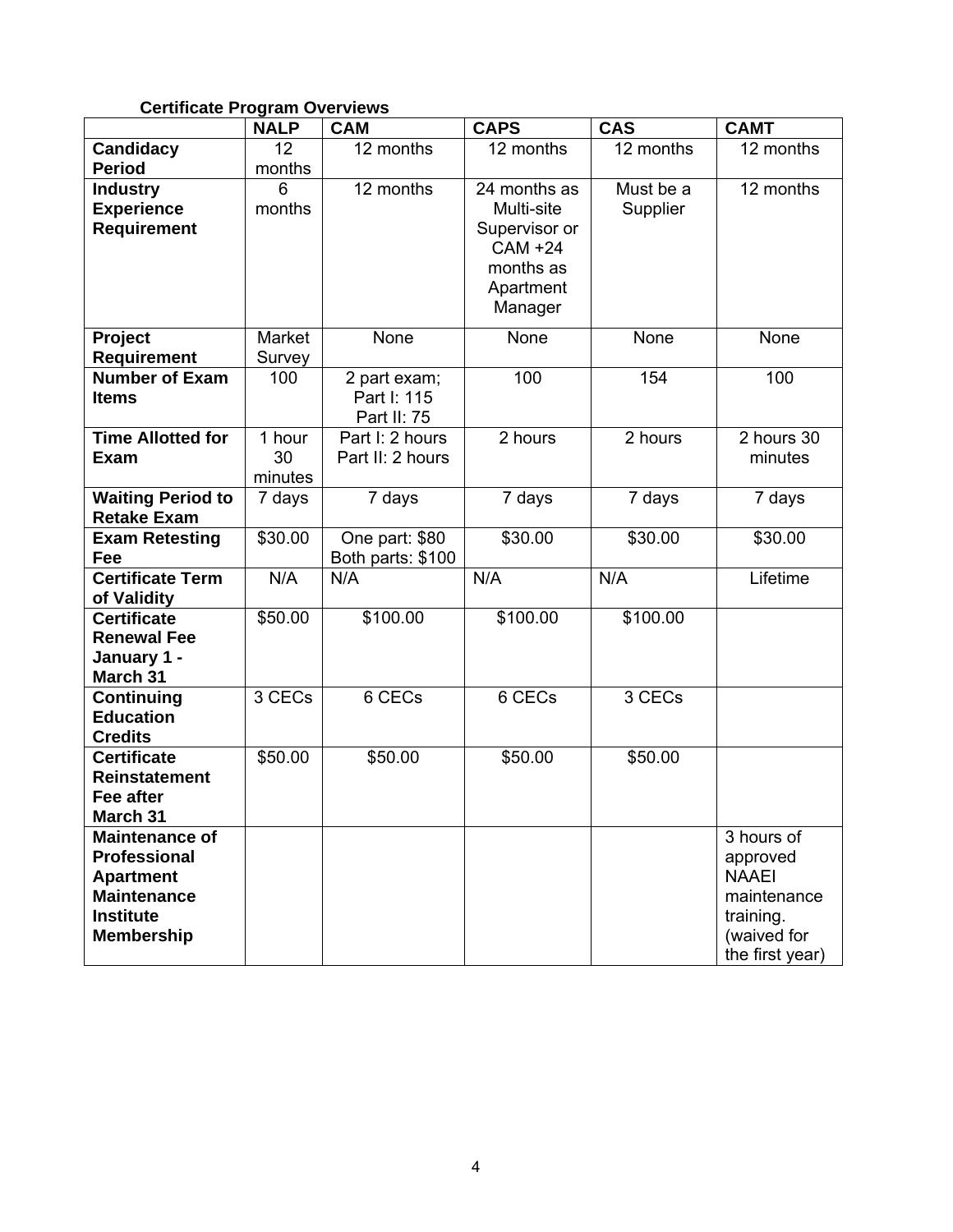#### **Certificate Course Requirements**

| <b>NALP</b>                                                                        | <b>CAM</b>                                                                           | <b>CAMT</b>                                                                                                                                                                                       | <b>CAPS</b>                                         | <b>CAS</b>                                                                      |
|------------------------------------------------------------------------------------|--------------------------------------------------------------------------------------|---------------------------------------------------------------------------------------------------------------------------------------------------------------------------------------------------|-----------------------------------------------------|---------------------------------------------------------------------------------|
| Bringing in<br><b>New</b><br>Residents: Be<br>Prepared<br>(3 hours)                | Management<br>of Residential<br><b>Issues</b><br>(9 hours)                           | Electrical<br>Maintenance and<br>Repair<br>(21 hours<br>classroom; 1/2 hour<br>online)                                                                                                            | Property<br>Performance<br>Management               | <b>Required</b><br>Management of<br>Residential<br><b>Issues</b><br>$(9$ hours) |
| Marketing and<br>Maintaining<br>Your<br>Community<br>$(2.5$ hours)                 | Legal<br>Responsibilitie<br>s and<br>Government<br><b>Relations</b><br>$(6.5$ hours) | Plumbing<br>Maintenance and<br>Repair<br>(14 hours<br>classroom; 1/2 hour<br>online)                                                                                                              | Financial<br>Management                             | <b>Required</b><br><b>Risk</b><br>Management (5.5<br>hours)                     |
| Why Your<br>Competition<br><b>Matters</b><br>$(2.5$ hours)                         | Human<br>Resource<br>Management<br>$(9.5$ hours)                                     | Heating,<br>Ventilation, and Air<br>Conditioning<br>Maintenance and<br>Repair<br>(Heating: 9 hours<br>classroom 1/2 hour<br>online; Air<br>Conditioning: 16<br>hours classroom; 1<br>hour online) | Legal<br>Responsibilities<br>And Risk<br>Management | <b>Required</b><br>Financial<br>Management<br>(6 hours)                         |
| <b>Relevant Laws</b><br>and How to<br>Apply Them<br>(3 hours, 45<br>mins)          | Fair Housing<br>$(5.5$ hours)                                                        | Appliance<br>Maintenance and<br>Repair<br>(14 hours<br>classroom; 1/2 hour<br>online)                                                                                                             | Property<br>Evaluation and<br>Due Diligence         | <b>Required</b><br>Fair Housing<br>$(5.5$ hours)                                |
| The Sales<br>Process and<br><b>Building</b><br>Relationships<br>(3 hours)          | Marketing<br>$(4.5$ hours)                                                           | <b>Interior and Exterior</b><br>Maintenance and<br>Repair<br>(7 hours<br>classroom; 1/2 hour<br>online)                                                                                           | Effective<br>Leadership                             | <b>Pre-Requisite</b><br><b>Supplier Success</b><br>(8 hours)                    |
| Effectively<br>Meeting the<br>Needs of<br>Current<br><b>Residents</b><br>(3 hours) | Property<br>Maintenance<br>for Managers<br>$(5.5$ hours)                             | Online CAMT<br>Training:<br>"A Day in the Life of<br>a Maintenance<br>Technician"<br>2.5 hours                                                                                                    |                                                     |                                                                                 |
| <b>Market Survey</b><br>$(1.5$ hours)                                              | <b>Risk</b><br>Management<br>$(5.5$ hours)<br>Financial                              |                                                                                                                                                                                                   |                                                     |                                                                                 |
|                                                                                    | Management<br>(6 hours)                                                              |                                                                                                                                                                                                   |                                                     |                                                                                 |
|                                                                                    | Research,<br>Analysis and<br>Evaluation<br>(4 hours)                                 |                                                                                                                                                                                                   |                                                     |                                                                                 |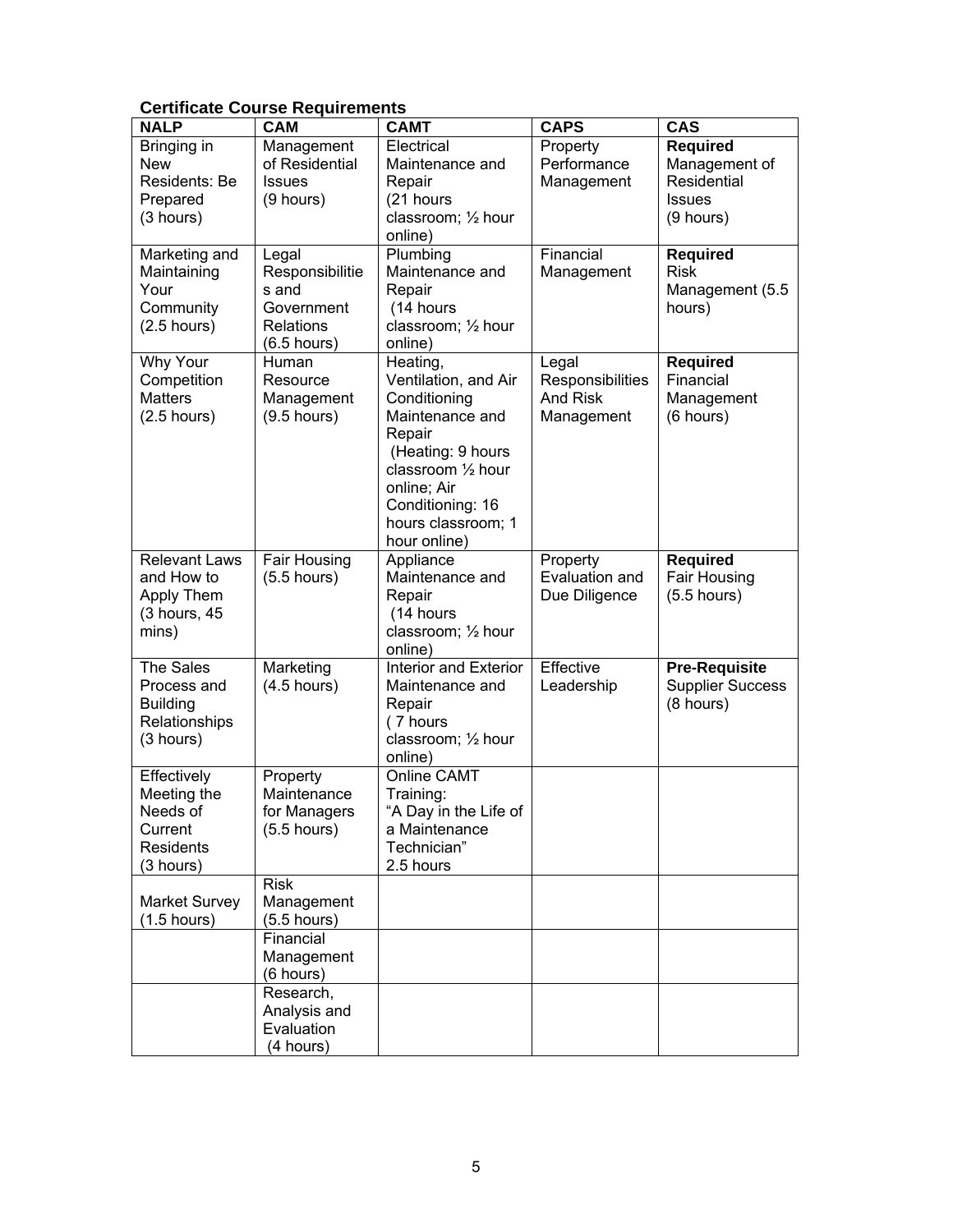#### **Enrolling with NAAEI for a Certificate Course**

In addition to enrolling in a certificate course with your local apartment association, you must also enroll with NAAEI to receive a student ID. You can enroll through the NAA Web site through the following link:

http://www.naahq.org/learn/education/enroll-in-a-course

You must use your NAA User ID number and password throughout the certificate process including taking exams. When enrolling, please be sure to select your local apartment association from the drop down menu in order to confirm your enrollment with them. Once you do this, your local association will be sent confirmation of your enrollment. Upon enrollment, you will receive a confirmation page listing your ID, password and verification of enrollment in a certificate course. Please print the confirmation page for your record keeping.

#### **Fees**

The initial comprehensive exam fee is included in your course fees. However, if you need to retake the exam, you may do so after 1 week (7 days). **CAM EXAM:** Retesting fees are \$80 for I part and \$100 for both parts. **All other designations:** Retesting fee of \$30.

#### **Planning to take the Exam**

If you are planning to take the exam at your local apartment association or sponsoring organization's office, please contact them directly to schedule your exam. If you are not planning to take the exam at your local apartment association or sponsoring organization, you do not need to schedule the exam. The exams can be taken at any time through the following Web site: www.Castleworldwide.com/naaei. Please keep in mind that you will not be able to access the online exam until you are eligible to sit for the exam. The eligibility codes will be distributed by your local apartment association after completion of the required coursework.

**CAM Candidates** will need to take a proctored exam at their local apartment association or at a Castle Worldwide site. To locate a Castle site, go to this website: http://www.Castleworldwide.com/Castleweb/clients/testing-services/ibt-testing-sites.aspx

#### **Requesting Accommodation**

NAAEI wishes to ensure that individuals with disabilities are not deprived of the opportunity to participate in the exams solely because of a disability. NAAEI complies with the Americans with Disabilities Act of 1990 (ADA) and Title VII of the Civil Rights Act, as amended, in accommodating candidates with documented disabilities who need special arrangements to take an exam.

Reasonable accommodations depend on the nature and severity of the documented disability. A particular accommodation will not be granted if it is not deemed reasonable and other suitable techniques are available.

To arrange for an exam accommodation, you must submit an acceptable request to the Executive Vice President of NAAEI within thirty (30) days before the exam appointment. Please use the Request for Accommodation Form at the back of this book.

The request must include your name, address, and NAA ID; the name of the exam, the approximate date on which you wish to take the exam, the location at which you wish to take the exam; and a description of the accommodations you request. The request also must include supporting documentation from a physician or other qualified professional reflecting a diagnosis of your disability and an explanation of the accommodation(s). The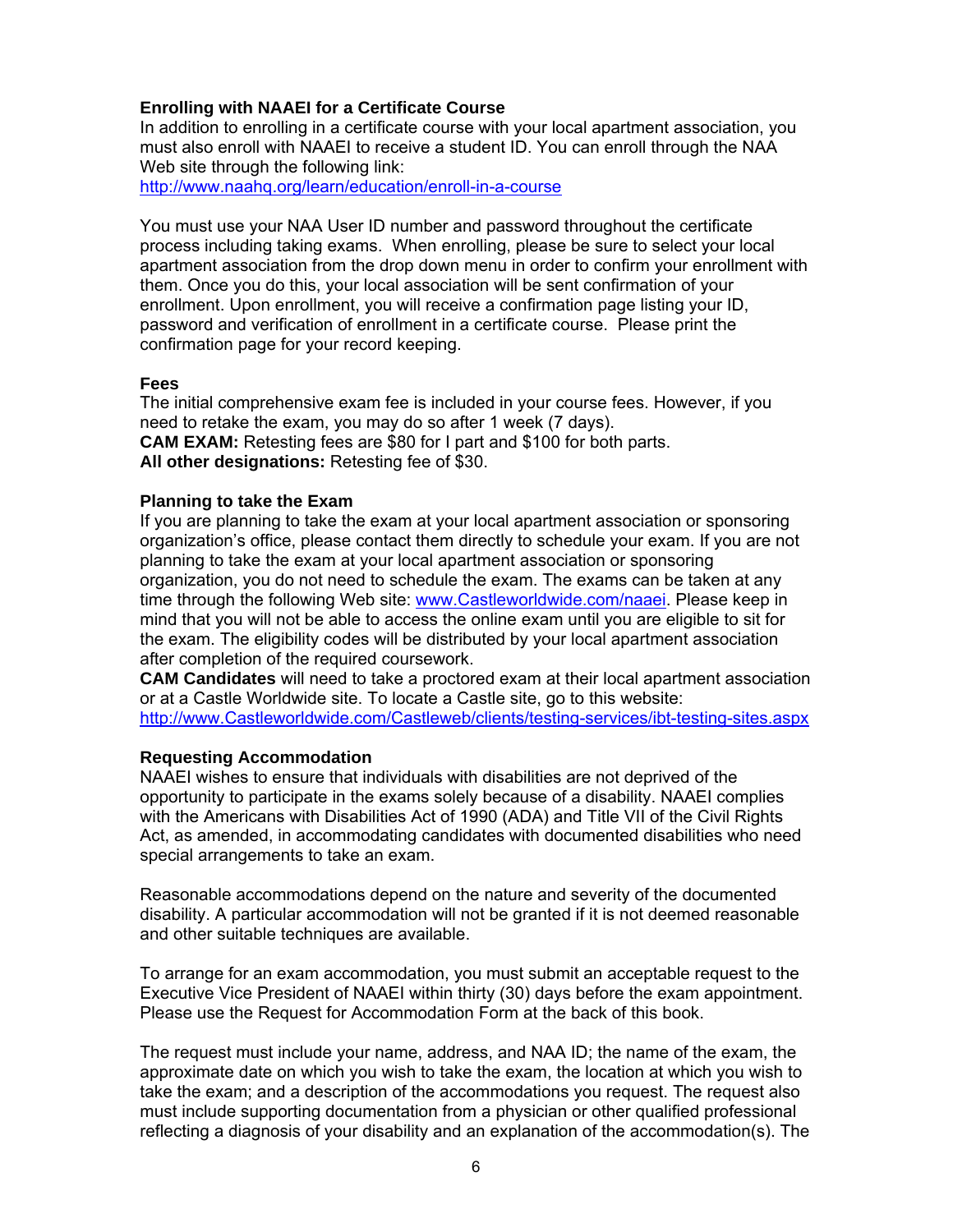supporting documentation must be on a physician or other professional's letterhead, specify the professional's credentials and be signed by the professional.

NAAEI will provide reasonable accommodations, auxiliary aids and services, except where such may fundamentally alter the exam or results, or results in undue burden. Exam accommodations typically include:

- Extended time to complete the exam (time and a half to double time);
- A reduced-distraction environment separate from other exam candidates;
- Permission to use the candidate's adapting equipment, such as a magnifier;
- A reader or scribe: and
- Another accommodation recommended by the professional documenting the disability the NAAEI considerers reasonable.

Due to the unique nature of each accommodation request, NAAEI recommends that candidates request accommodations as early as possible. The exam will be scheduled after NAAEI has received and reviewed all required information.

#### **Admission on Exam Day**

If you will take the exam at your local apartment association's office or a testing center, it is recommended that you arrive at least 30 minutes before your scheduled exam time. If you are late for your exam appointment, you may have to test later or reschedule.

You also may wish to bring:

• Layered clothing. It is a good idea to wear layers of clothing so you are prepared to adjust while taking the exam.

**CAM Candidates:** You must bring a valid photo ID with signature. You may bring one of the following:

- \* Valid driver's license \* \* Gym membership
- 
- \* Government issued identification \* Identification with signature only
- \* School identification

#### Acceptable Not Acceptable

- 
- \* Valid passport \* Warehouse membership
	-

If you are taking the exam at a local association's office, you will receive scratch paper and a pencil to use while you are taking the exam. Exam proctors will collect the scratch paper and pencil when you are finished taking the exam. No exam materials may be taken from the affiliates office or testing center.

#### **Do NOT bring to the exam:**

- Books or other reference material
- Pencils and pens
- Calculators (A calculator is built into the exam)
- Food or drink
- Cell phones or pagers
- Other electronic devices
- Weapons/personal defense items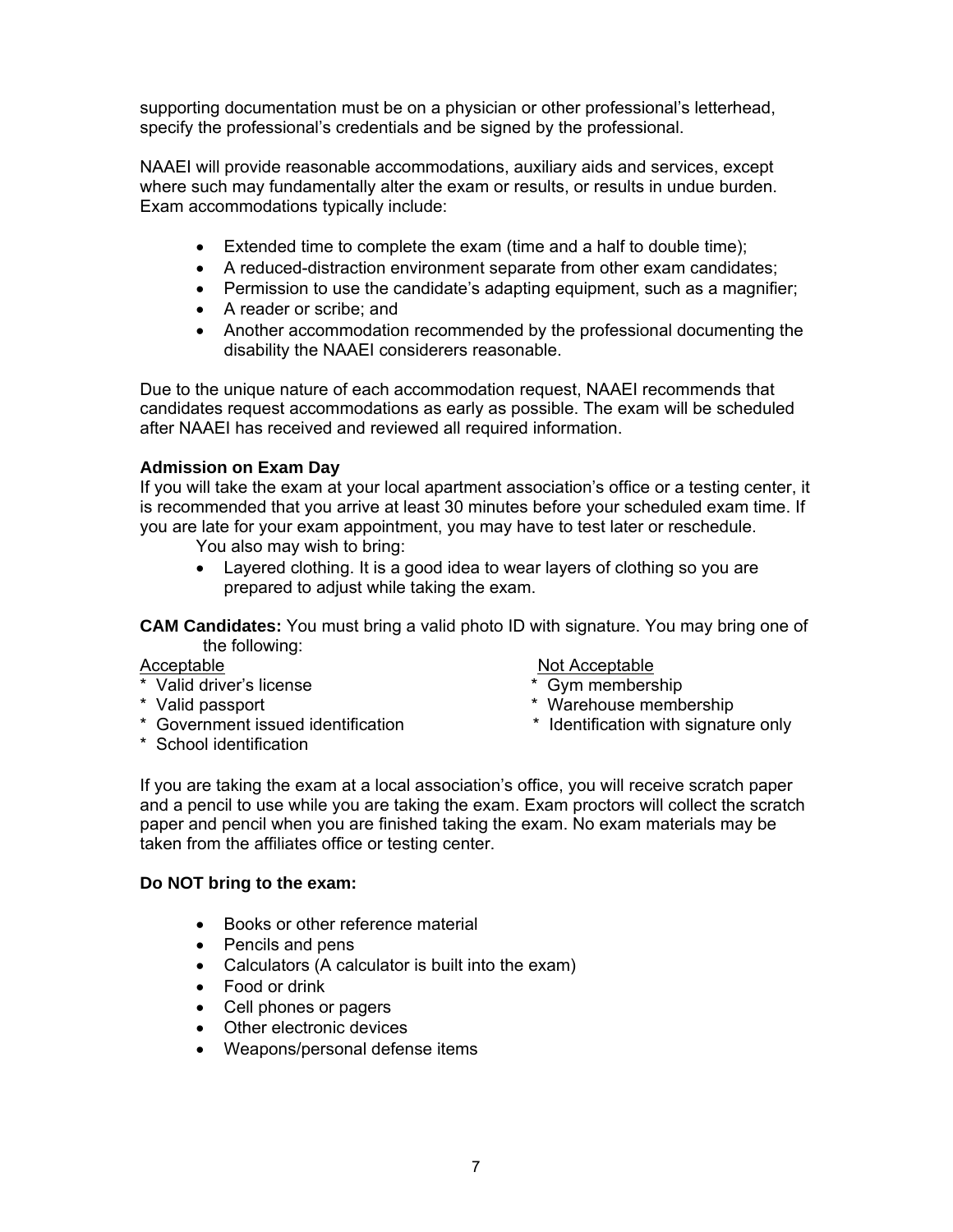#### **Candidate Agreement**

Before you begin all NAAEI exams, you will be asked to read and indicate your acceptance of an agreement similar to the following:

 *I agree* that NAAEI may verify to others that I have earned one of the NAAEI certificates. I authorized NAAEI to make such verification, and I release NAAEI from any liability associated with such disclosure.

This exam and the questions contained in it are the exclusive property of NAAEI and are protected by copyright law. No part of this exam may be copied or reproduced in part by any means whatsoever*.* I understand that I may not discuss or disclose the contents of the exam orally, in writing, or by any other means.

I understand that during this exam, I may NOT communicate with other exam participants, refer to any materials other than those given to me by the proctor, or help or obtain help from anyone other than the proctor. Participating in any irregularity during the exam, such as giving or receiving unauthorized information or help, may cause my exam to be discontinued, invalidate my exam results, or lead to other appropriate action. In such event, I understand that the exam fee will not be refunded due to costs incurred by NAAEI.

All property rights to the NAAEI exams, including copyright, are held by the NAAEI. Such attempt may include, but not be limited to: removing materials from the testing room; aiding others by any means in reconstructing any portion of the exam; and distributing, receiving, or having unauthorized possession of any portion of the exam. Exam scores might become invalid in the event of this type of suspected breach.

By selecting "I agree" below, I acknowledge that I have read and understand this agreement. I understand that failure to comply with the requirements outlined in this agreement can cause my participation to be terminated, my exam results to be invalidated, or other appropriate action to be taken. I confirm that I have provided all accurate and up to date information.

#### **Exam Results and Scoring**

Upon completion of your exam, you will receive your results immediately. All candidates receive diagnostic information on their performance in the major content areas of your particular exam. If you pass your exam, you will receive a passing notice followed by your certificate from NAAEI, which is sent to your local apartment association or sponsoring association. Please note that if you have any outstanding course requirements, your certificate will follow upon the completion of those requirements. If you do not pass the exam, you will receive your score report, in addition to a profile of your strengths and weaknesses based on the sections included in the exam. If you need to retake the exam, you may do so after 1 week (7 days).

**CAM EXAM:** Retesting fees are \$80 for I part and \$100 for both parts. **All other designations:** Retesting fee of \$30.

Your scores **will be shared** with your local apartment association or sponsoring organization via a grade report sent from NAAEI. If you experience a technical difficulty while taking your exam and it results in a failing grade, this will be transmitted to your local apartment association or sponsoring organization. The failing grade can be removed and the retesting fee may be waived upon proof of the technical difficulty.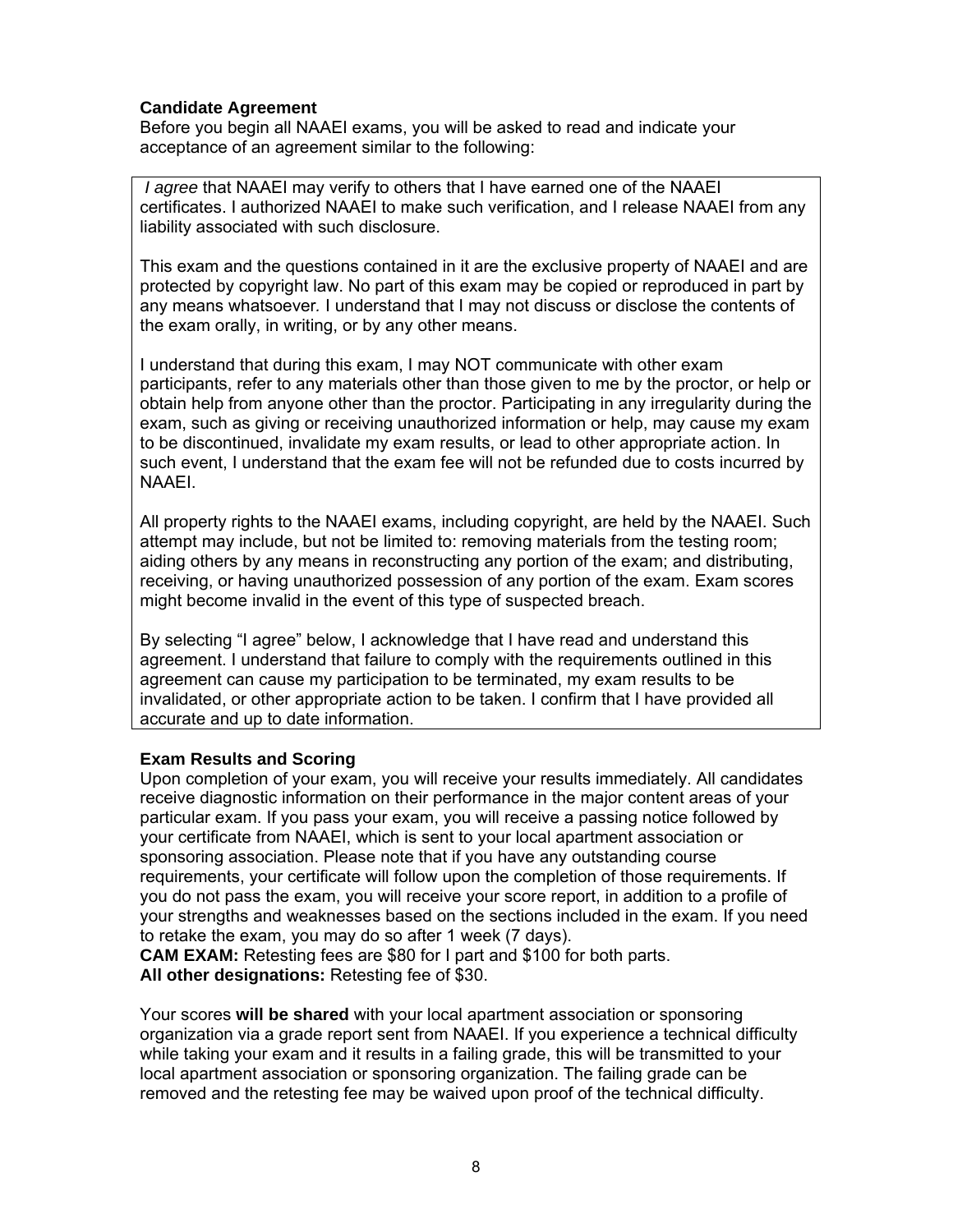Your standing on the exam indicates only how well you respond to the types of questions on the exam and depends only on how well you answer the questions presented to you. It will NOT indicate how well you will do on the job. It will not indicate whether one person is better than another.

A passing score on all of the exams is 70%, which represents the minimum level of knowledge and skills a candidate must demonstrate to receive a passing score. The passing score was set through a process that included a study and recommendations by a panel of subject matter experts, test developers and NAAEI.

The subject matter experts and test developers are highly familiar with the work of the individuals who earn the NAAEI certificates and the requirement of high-performance on the job. These experts are a diverse group of professionals with a variety of work experience within the apartment industry. They have familiarity with the certificate holder's work functions through first-hand experience of direct, regular contact with individuals performing the work, or in work analysis and assessment.

#### **Certificate Status**

Upon completion of all designation requirements, the designates name is added to an online designate directory on the NAA Web site (www.naahq.org/designate-directory). The certificate holder, and other invested parties, may access this directory to determine the validity of a certificate. Certificate holders may also log in to their account profile, or contact NAAEI staff via phone and e-mail to determine the period of validity for their certificate.

#### **Challenging Exam Results**

Following completion of the exam, candidates may submit in writing comments on any question(s) they believe contain errors in content. NAAEI policy does not respond to complaints received more than 30 days following your test date. All comments must be sent in writing to NAAEI.

#### **General Comments, Questions and Inquiries about Specific Questions**

If you have comments or questions concerning your exam, direct your comments in writing to the NAAEI office within 30 days of your test date. In your correspondence, include your contact information, test date, as well as the specific concerns about the questions. You are not allowed to copy the question directly from the exam and are not expected to recreate the entire question in your correspondence. NAAEI will review the question and you will be notified of the findings. Because of the need for test security, NAAEI will not release exam questions or answers to candidates.

#### **Privacy Policy**

Certificate holder's personal information is kept confidential. If you need to speak with an NAA or NAAEI representative over the phone, please note that you will have to verify two pieces of information from your account. This information may be identified as one of the following: e-mail address, home address, work address, home phone number, or work phone number. NAA and NAAEI representatives will not issue User IDs, passwords or grades to anyone who cannot verify information on their account. NAAEI will use discretion when sharing information with sponsoring organizations.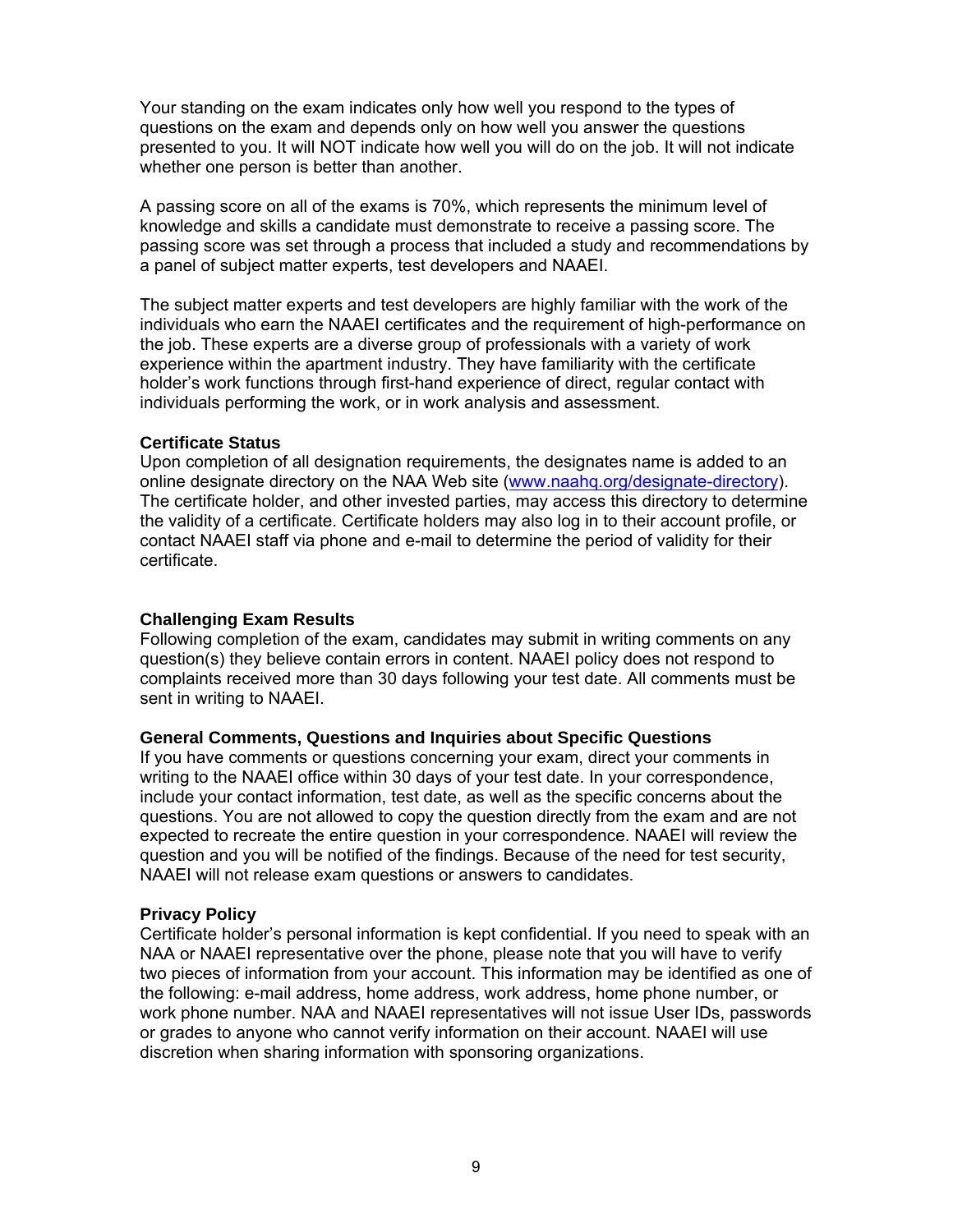#### **Tips for Success**

Follow all instructions precisely. If you are taking the exam at a local association or testing center, listen carefully to the proctor and carefully read all written directions you receive.

- Read each question carefully. Review all of the possible answer choices. Picture what would be true or the proper thing to do *in a real-life setting*. Then make your answer choice.
- Don't try to second-quess what the question writers want by thinking, "What do they want me to do?" You will have more success if you think, "What is the best approach for this situation?"
- Pace yourself by checking the time and your progress periodically. The time allotted for the exams is meant to allow everyone ample time to finish. You still need to be sure that you are spending a reasonable amount of time on each question, to avoid wasting the time that is set aside for your exam.

#### **Retaking an Exam**

If you do not pass the exam, you may retake it in 7 days or longer. You may retake the exam as many times as you wish, but you must wait at least 7 days between sittings. **CAM EXAM:** Retesting fees are \$80 for I part and \$100 for both parts. **All other designations** pay a retesting fee of \$30.00.

#### **CAMT Professional Apartment Maintenance Institute**

As of the January, 2011 renewal season, NAAEI has changed procedures and no longer will require CAMT certificate holders to submit a yearly renewal fee of \$50 or report 3 Continuing Education Credits (CECs). Instead, all CAMT certificate holders will be granted a one-year membership in the Professional Apartment Maintenance Institute. As a member, you will be acknowledged as a leader in the field of Apartment Maintenance, and can prove that you are tuned in to the most up to date information available.

Retaining your membership in the Professional Apartment Maintenance Institute beyond the first year is both optional and simple. NAAEI will annually develop three hours of topical maintenance training that will keep your maintenance skills up-to-date and will demonstrate to your employer or future employer your commitment to Apartment Maintenance Excellence. You just have to complete the three hours of training every year that you choose to continue your membership.

#### **NALP, CAM, CAPS and CAS Certificate Renewal Requirements**

All certificate holder invoices are mailed annually in October. As an NAAEI certificate holder, you are entitled to NAAEI membership. NAAEI membership renewal payments are due upon receipt. However, you may pay without penalty by March 31. Please pay the dues total amount indicated on your invoice. If NAAEI membership renewal fees are unpaid on April 1, a second invoice will be mailed and a \$50 reinstatement fee must be paid along with your certificate renewal fee. Please submit the total number of CECs indicated on your invoice.

All CECs required for the renewal period should be earned the previous year. For example, for the 2009 renewal period, you report CECs earned during 2008. Credits earned prior to 2008 can't be carried forward and reported in the 2009 renewal period.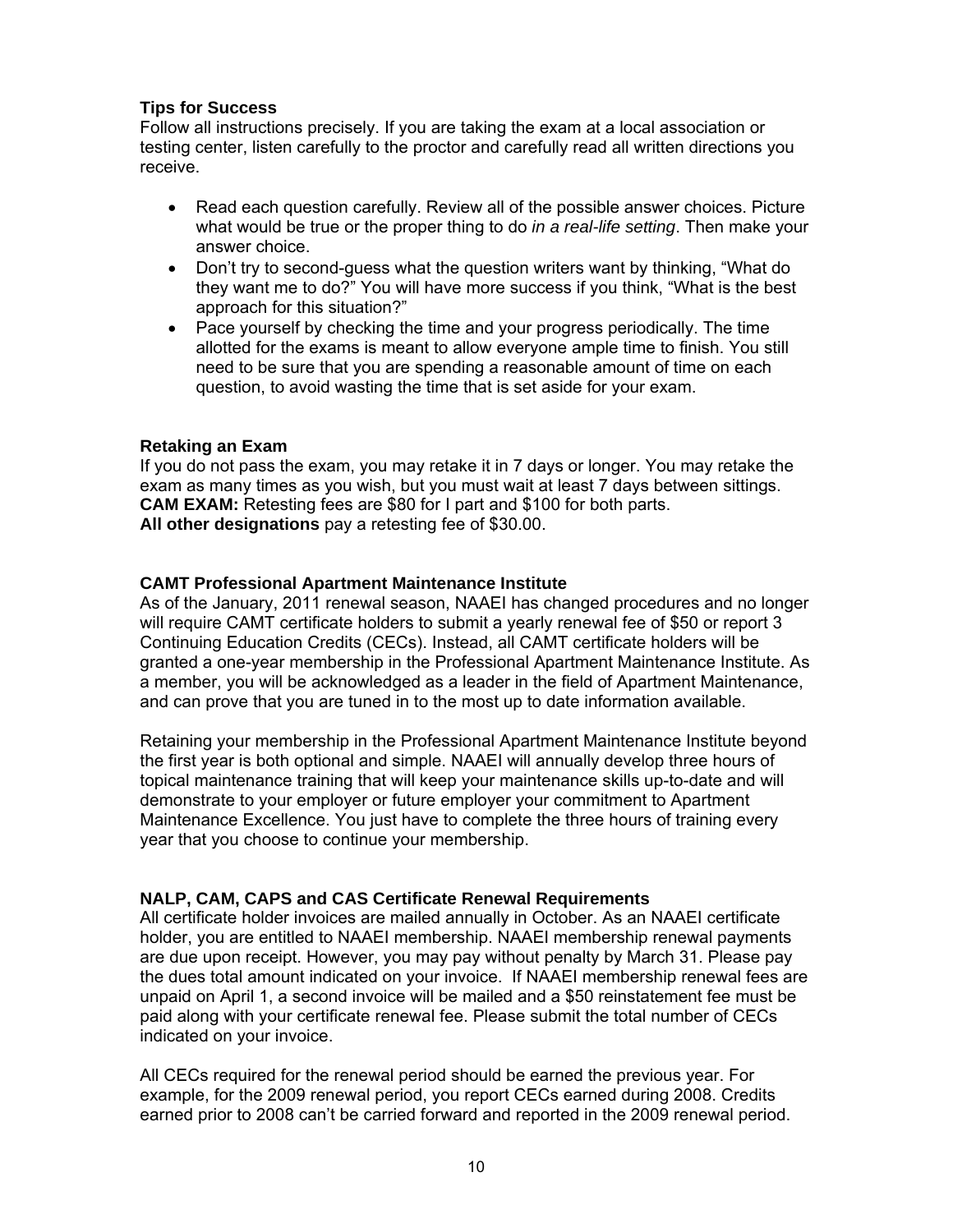One contact hour or 50 minutes of education programming or instruction (breaks and meals excluded) is equivalent to one CEC.

Individuals who hold multiple NAAEI certificates may use the same CECs for renewal of all certificates. The total number of CECs that you must report is indicated on your invoice.

Please keep a copy of your CEC reporting form with backup in case your forms are lost in the mail. You may find this form online at: www.naahq.org/renew.

#### **CECs Earned from NAA, NAAEI and NAA Affiliate Programs and Activities**

One half of your required CECs per renewal period must be attained by participating in NAA, NAAEI or NAA affiliate courses, seminars, programs or activities.

- You may earn one CEC per contact hour (50 minutes of education programming) by attending NAA, NAAEI or NAA affiliate courses, seminars, workshops or conference sessions.
- You may earn one CEC per hour of instruction and a maximum of three CECs for volunteering to instruct NAA, NAAEI or NAA affiliate courses, seminars or programs without compensation. CAMT teaching assistants are considered volunteer instructors.
- You may earn one CEC per year and a maximum of three CECs for serving on or chairing NAA, NAAEI or NAA affiliate boards or committees.
- If there is no NAA affiliate in your area or your affiliate does not offer programming that will satisfy the required CECs, additional CECs may be earned from NAAEI online programs and activities, available at www.naahq.org/onlinelearning.

#### **CECs from Non-NAA or Non-NAA Affiliate Programs and Activities**

The other half of your required CECs may be obtained by participating in the following programs or activities.

- You may earn one CEC per contact hour (50 minutes of education programming) by attending education programs sponsored by other housing organizations: IREM, NAHB, NAHMA, NAHRO or professional associations such as: American Management Association, Society for Human Resource Management, American Society for Training and Development, etc.
- You may earn one CEC per contact hour (50 minutes of education programming) by attending courses, seminars, self-study programs and workshops that have been approved for credit by your state real estate board or commission.
- You may earn one CEC per contact hour (50 minutes of education programming) by attending courses offered by accredited career and technical schools, community colleges and universities.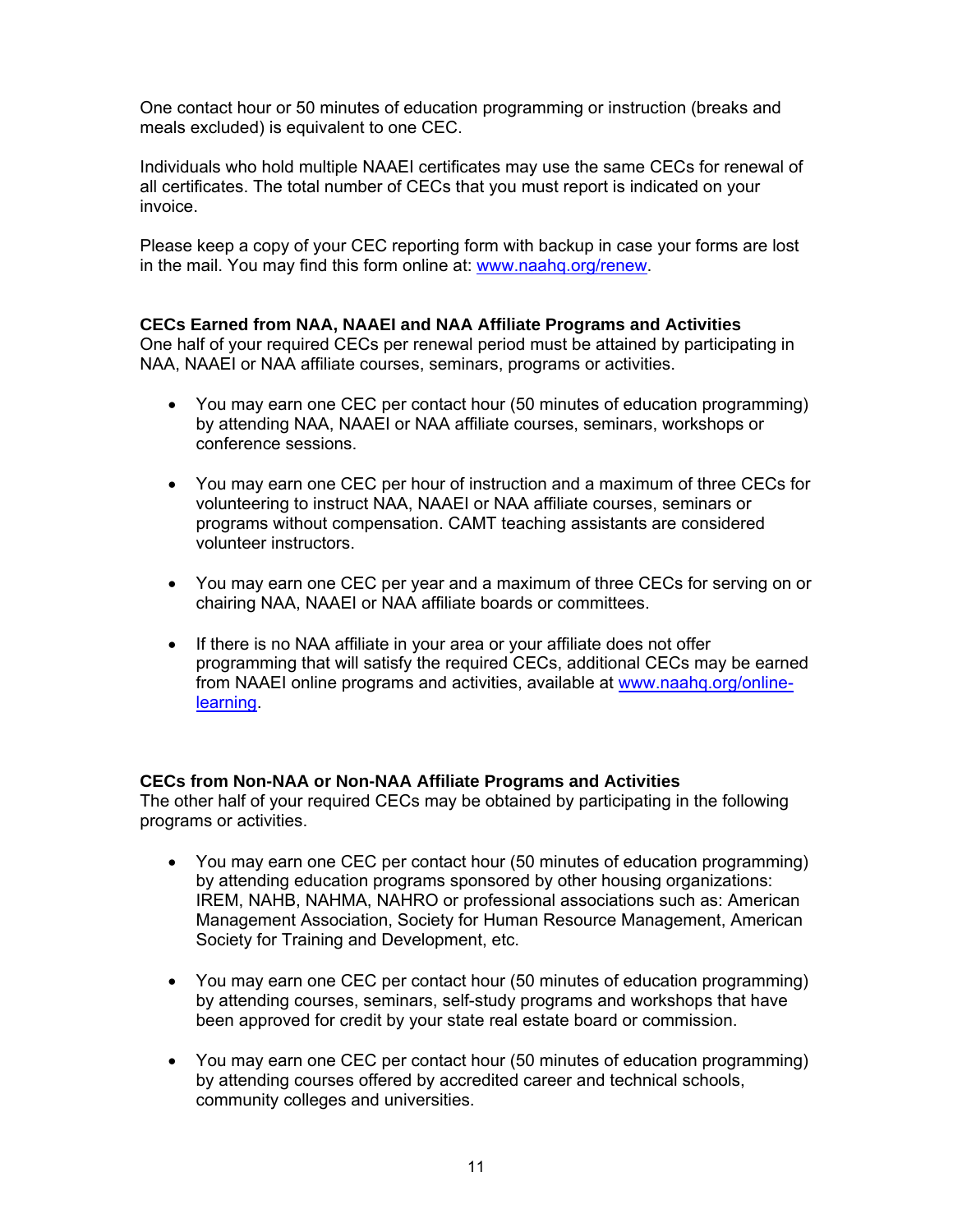- You may earn one CEC per year and a maximum of three CECs by serving on local, state and national boards, commissions, task forces and committees related to the housing industry or which help to enhance the image of the apartment industry (e.g. fair housing commission, senior housing commission, Chamber of Commerce, Better Business Bureau, etc.)
- You may earn one CEC per hour of instruction and a maximum of three CECs for volunteering to instruct apartment industry related courses, seminars or programs without compensation.
- You may earn one CEC per two hours of research and writing and a maximum of three CECs for writing original articles without compensation that are published in apartment industry publications. Articles must be published during the renewal period.

#### **Name and Address Changes**

You may update your contact information by visiting our Web site at: www.naahq.org/renew and entering the NAA User ID and password. Your User ID and password can be found in the upper right corner of your invoice.

#### **NAAEI Certificate Holder Logo Usage**

All NAAEI certificate holders, upon successful completion of all required coursework and a final examination, are permitted to use the appropriate certificate logo for their own professional use on stationery, business cards and letter head.

These certificate holders are also permitted to use the acronym that is associated with the completed program following their name on any document, presentation or Web site. This acronym or acronyms may be used to signify the professional certificate.

Please note the following for specific programs:

#### **CAMT**

The words "Certificate for Apartment Maintenance Technicians" may also be used to describe the holder's professional program on a resume or to provide necessary work experience to an employer, though the use of the acronym is the preferred professional usage.

The CAMT logo must appear in the lower right hand corner for printed pages and the lower left hand corner for business cards. The logo color must always be used in Pantone 377c or in black and white. No other colors or shadings are acceptable.

#### **CAM**

The words "Certified Apartment Manager" may also be used to describe the holder's professional program on a resume or to provide necessary work experience to an employer, though the use of the acronym is the preferred professional usage.

The CAM logo must appear in the lower right hand corner for printed pages and the lower left hand corner for business cards. The logo color must always be used in Pantone 7427c or in black and white. No other colors or shadings are acceptable.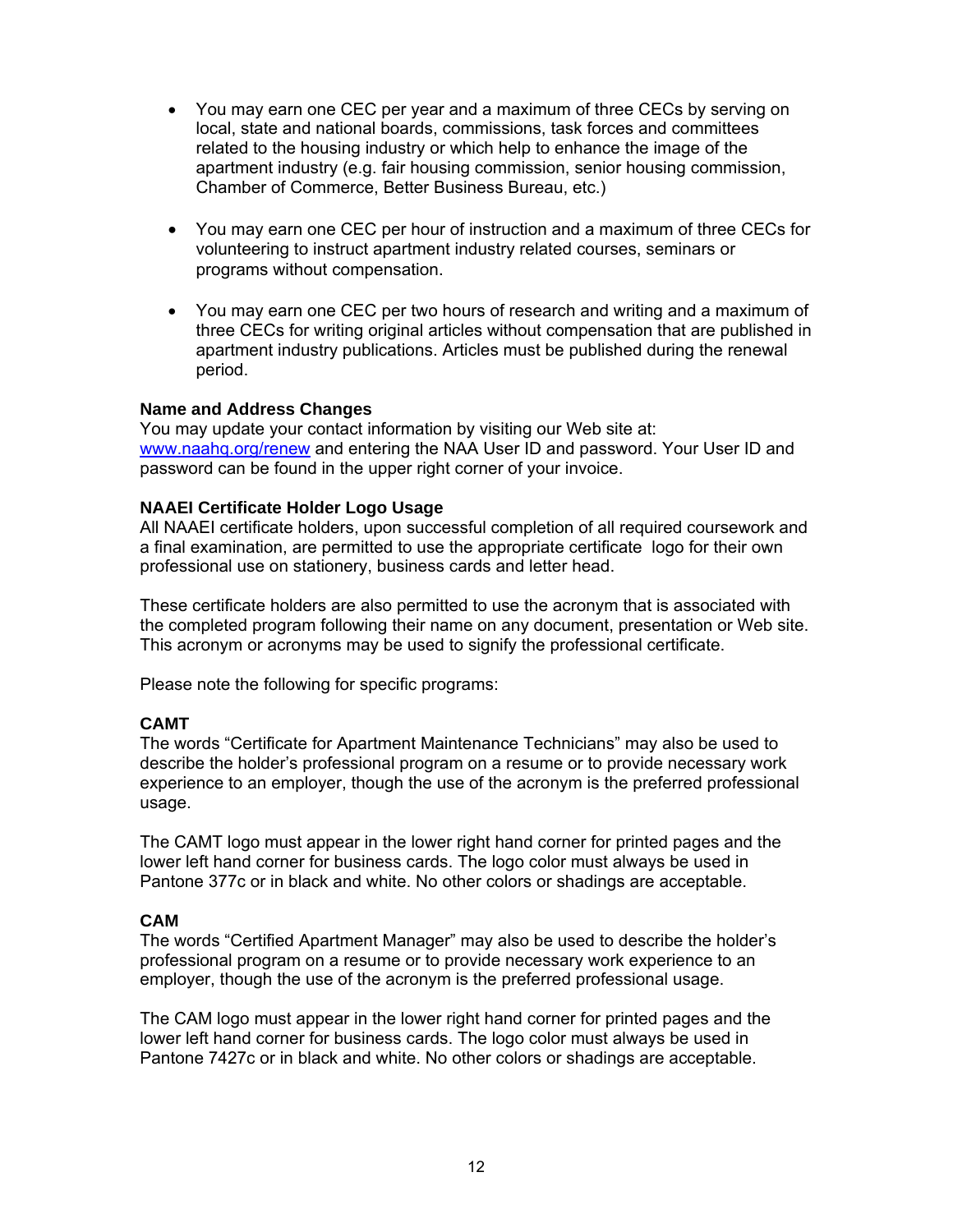#### **NALP**

The words "National Apartment Leasing Professional" may also be used to describe the holder's professional program on a resume or to provide necessary work experience to an employer, though the use of the acronym is the preferred professional usage.

The NALP logo must appear in the lower right hand corner for printed pages and the lower left hand corner for business cards. The logo color must always be used in Pantone 295c or in black and white. No other colors or shadings are acceptable.

#### **CAPS**

The words "Certified Apartment Portfolio Supervisor" may also be used to describe the holder's professional program on a resume or to provide necessary work experience to an employer, though the use of the acronym is the preferred professional usage.

The CAPS logo must appear in the lower right hand corner for printed pages and the lower left hand corner for business cards. The logo color must always be used in Pantone 103c or in black and white. No other colors or shadings are acceptable.

#### **CAS**

The words "Certified Apartment Supplier" may also be used to describe the holder's professional program on a resume or to provide necessary work experience to an employer, though the use of the acronym is the preferred professional usage.

The CAS logo must appear in the lower right hand corner for printed pages and the lower left hand corner for business cards. The logo color must always be used in Pantone 322c or in black and white. No other colors or shadings are acceptable.

#### **Questions**

If you have any questions, please contact NAAEI:

4300 Wilson Blvd, Suite 400 Arlington, VA 22203 Phone: 703/518-6141 Fax: 703/248-8370 www.naahq.org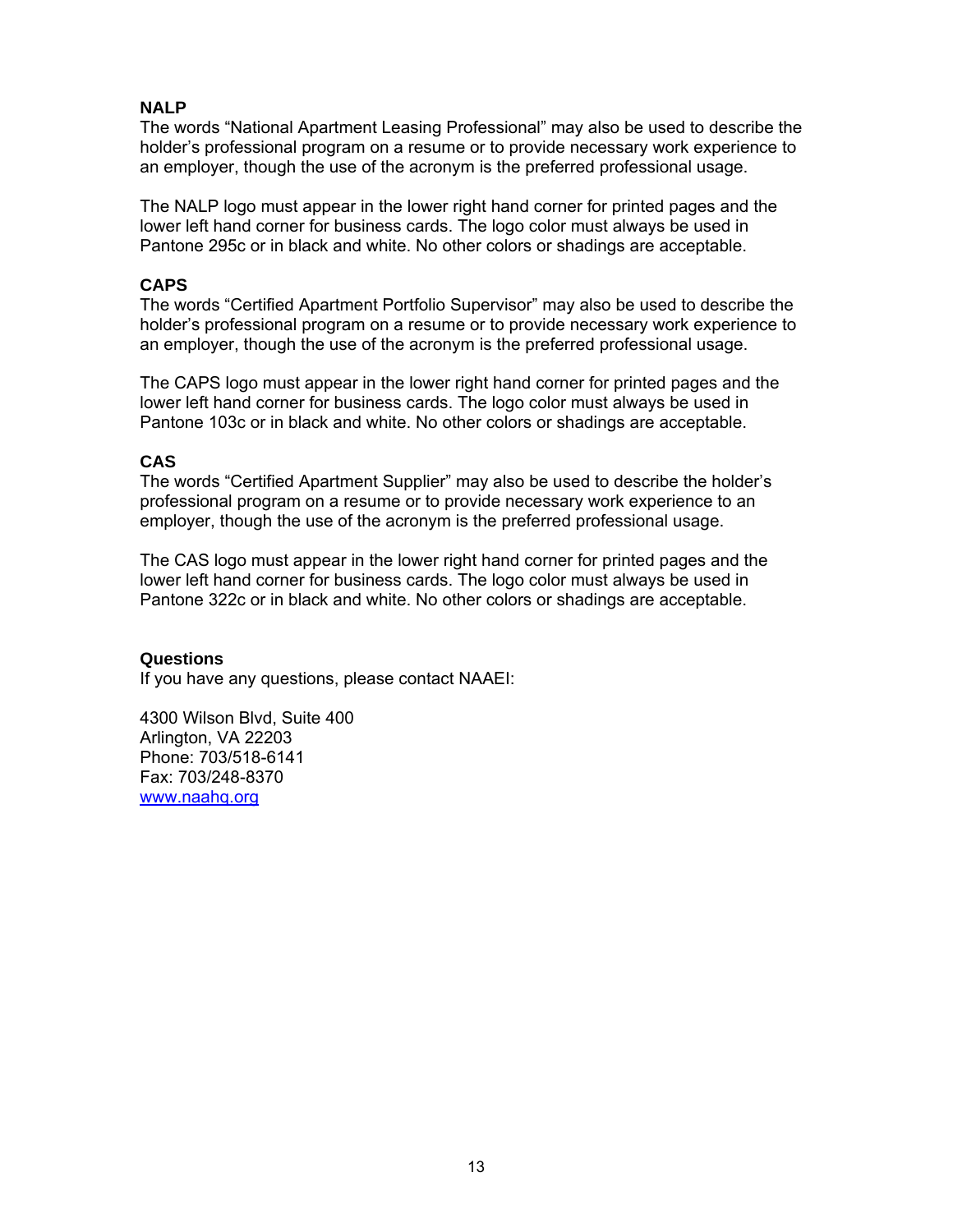#### **PRACTICE EXAM QUESTIONS**

## **CAM:**

- 1. List the benefits of a well-maintained property.
- 2. Define a lease.
- 3. What are the three keys to ensuring residents pay their rent on time?
- 4. What does the term "steering" refer to in terms of the federal Fair Housing laws?
- 5. List the three (3) factors that affect rental income.
- 6. List the types of employees who should have access to employee records.
- 7. What is included on an incident report?
- 8. What is loss prevention?
- 9. List the three (3) factors that a manager must take into consideration when prioritizing make-ready tasks.
- 10. Explain what should be done during a move-out inspection.

## **CAMT:**

- 1. Why is electricity a potential workplace hazard?
- 2. Explain how make-ready maintenance, preventive maintenance, and scheduled replacement relate to one another.
- 3. How should a maintenance service team member dress for safety?
- 4. Describe the four different materials that move through a plumbing system in an apartment building.
- 5. What information will the label on a chemical container give you?
- 6. Explain what service etiquette is and why it is important.
- 7. What is the proper way to lift, move, and carry appliances safely?
- 8. What safety messages are red and yellow used for?
- 9. How do fair housing laws apply to maintenance service team members?
- 10. Why is it important to report any modifications to an apartment home or common use area requested or performed by residents or guests with disabilities?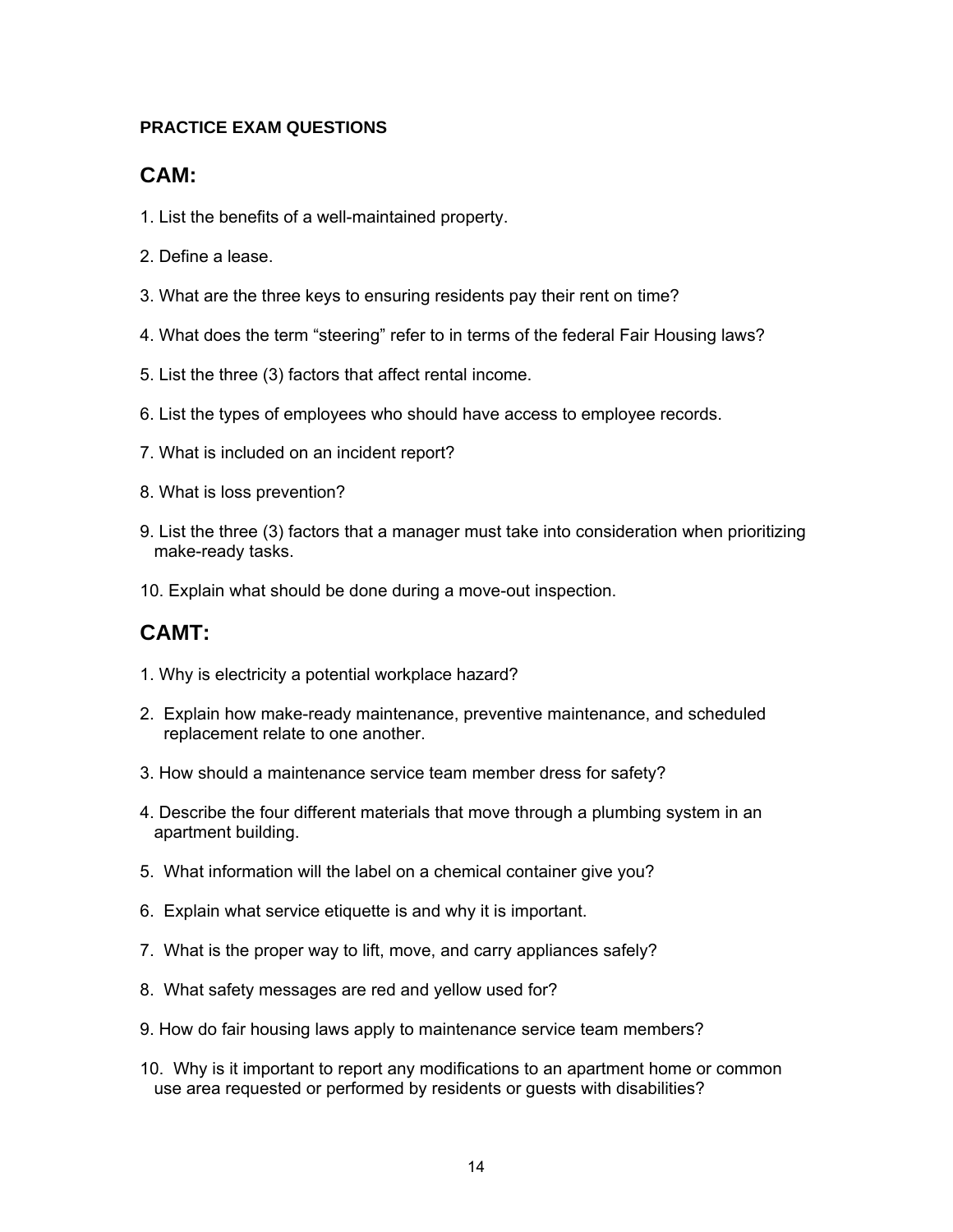## **CAPS:**

1. A sole proprietorship and general partnerships have unlimited liability for a business's debt.

True False

- 2. List at least four environmental hazards.
- 3. What are the five 'P's of marketing?
- 4. What is the purpose of advertising strategies?
- 5. What are the three categories that make up a balance sheet?
- 6. What is the purpose of a budget variance report?
- 7. The community manager can limit liability through:
	- a. Correcting potential hazards.
	- b. Handling lawsuits when they occur.
	- c. Providing ongoing training for staff.
	- d. A and C.
- 8. The Fair Labor Standards Act establishes minimum wage, overtime pay, record keeping and child labor standards.
	- **True** False
- 9. Title VII of the Civil Rights Act of 1964, as amended, prohibits employment discrimination based on what five (5) characteristics?
- 10. What is a "grandfather clause as it relates to housing codes?

## **NALP:**

- 1. List the three major areas of product knowledge.
- 2. What is a leasing notebook and why is it important?
- 3. What are the two gold rules of Fair Housing?
- 4. What are some of the major terms of the lease?
- 5. List the responsibilities of a leasing professional.
- 6. What is a resident profile and why is it important?
- 7. What can you use Active Listening for when handling telephone calls?
- 8. What are some of the Fair Housing implications in leasing demonstration?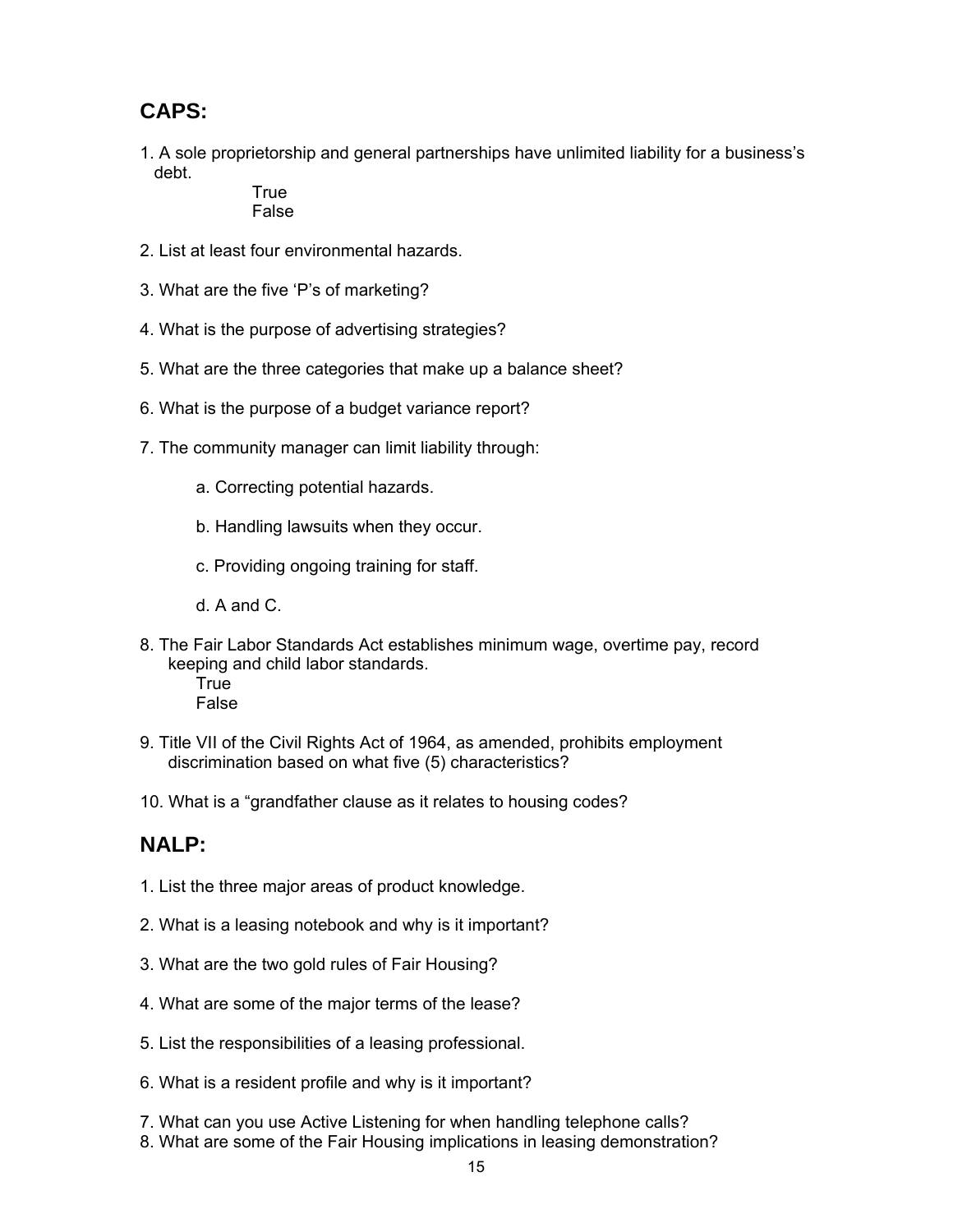## **CAS:**

- 1. What are considered to be acceptable sources of documentation to use for income verification?
- 2. What are some examples of emergency service requests and how should they be requested.
- 3. What are the steps to evicting a resident?
- 4. What factors affect rental rates?
- 5. What does a delinquency report tell you?
- 6. What is debt service?
- 7. What are the two federal agencies that enforce and regulate environmental safety standards?
- 8. What are some effective practices a manager can employ in risk management?
- 9. What are the four (4) areas a manager needs to address in anticipating and planning for emergencies?
- 10. What are the three (3) conditions under which property insurance may be canceled?

#### **ANSWER KEY**

### **CAM:**

- 1. List the benefits of a well-maintained property.
	- A well-maintained property costs less because of:
		- increased maintenance efficiency
		- expense control or reduction, and
		- scheduled preventive maintenance that extends the life of equipment, fixtures, and structures.
		- assists in the recruitment and retention of skilled maintenance personnel.
- 2. Define a lease.
	- A lease is a legally enforceable contract that grants a resident the rights and responsibilities of possession and use of an apartment for a specified period of time. It is often referred to as a rental agreement.
- 3. What are the three keys to ensuring residents pay their rent on time?
	- Be persistent
	- Be consistent
	- Be firm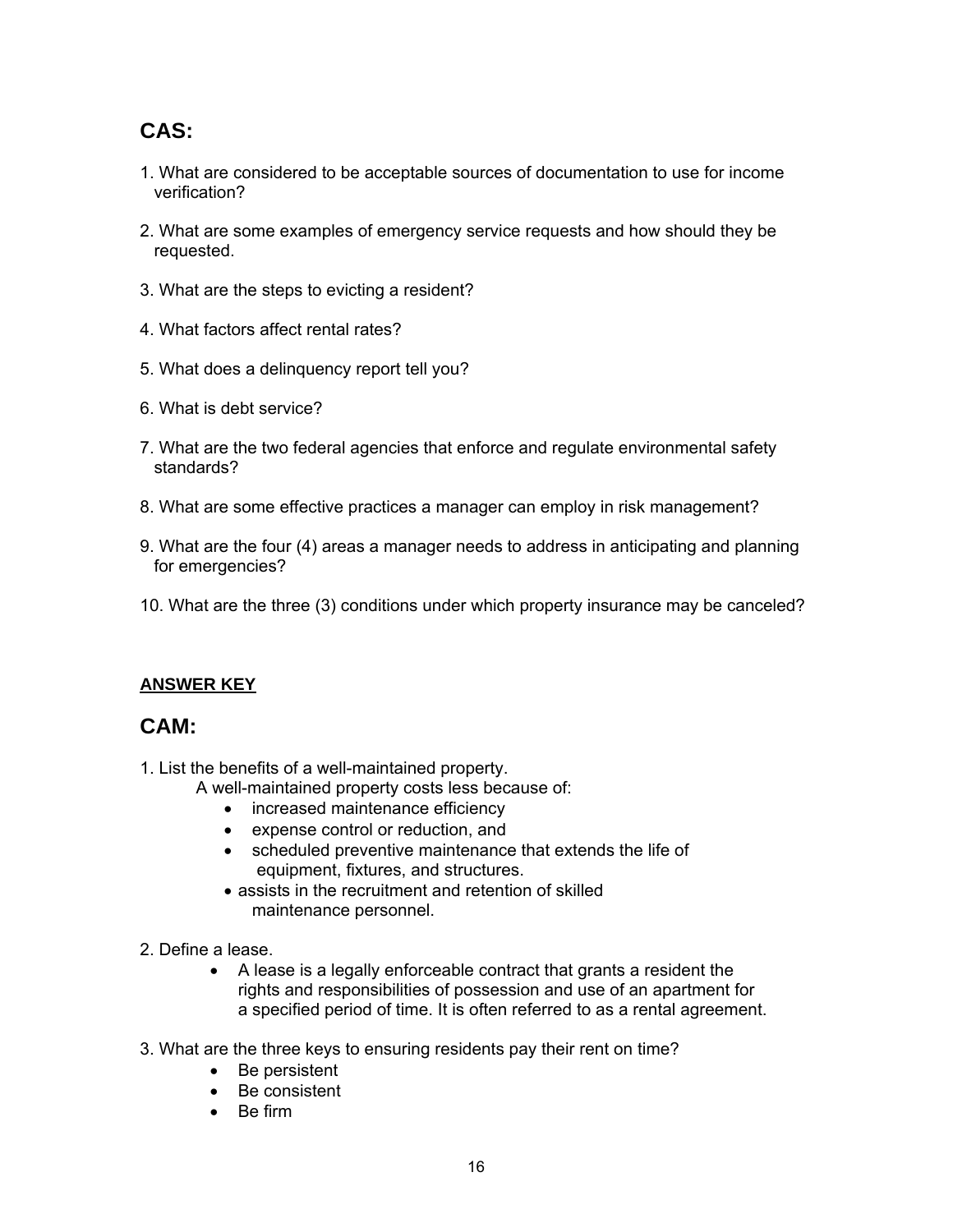- 4. What does the term "steering" refer to in terms of the federal Fair Housing laws?
	- The custom of looking at applicants, making a one-sided determination of where the applicant ought to live and then guiding them toward one unit or the other.
- 5. List the three (3) factors that affect rental income.
	- Rate (or Competitive market rents)
	- Percent occupancy (or physical occupancy)
	- Collection percent
- 6. List the types of employees who should have access to employee records.
	- HR employees with a business need to know
	- The direct supervisor or departmental manager of an individual employee with a business need to know
	- Company executives with business need to know

7. What is included on an incident report?

- a description of the demeanor of the complaining party and his/her comments and attitude, and
- the names and information obtained from other witnesses
- 8. What is loss prevention?
	- Loss prevention is being proactive in preventing losses.
- 9. List the three (3) factors that a manager must take into consideration when prioritizing make-ready tasks.
	- The tasks and supplies required to "turn" a vacant unit.
	- Amount of time each task takes.
	- How many tasks can be done at the same time.
- 10. Explain what should be done during a move-out inspection.
	- Schedule an appointment with the resident, if possible and if required by State law. With a move-out check list, inspect the unit looking for the following:
	- Cleaning. The apartment should be cleaned prior to move-out, including all:
		- Floors
		- $\bullet$  tubs
		- sinks
		- appliances and
		- fireplaces
	- Carpets should be vacuumed, and trash should be removed.
	- Damages. There should be no damages to the vinyl floor, carpet, sheetrock or wallpaper, other than items noted upon move-in as preexisting damages on the move-in checklist.
	- Equipment. Be sure all equipment provided in the unit is accounted for, including items such as:
		- o fireplace key
		- o fireplace grate
		- o fire extinguisher
		- o sink stopper
- o broiler pans, and
- o shower rods.
- o Document the damages.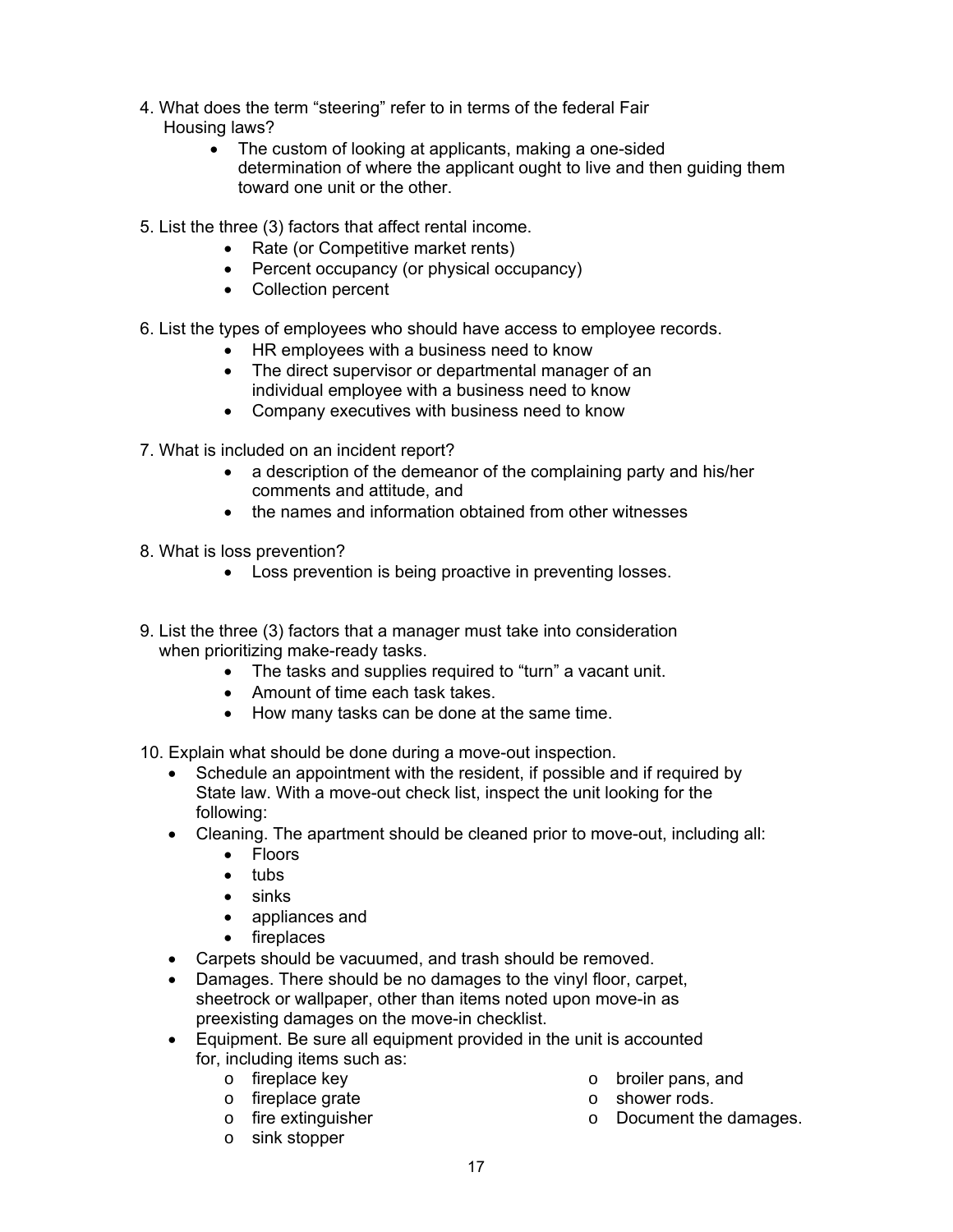## **CAMT:**

1. Why is electricity a potential workplace hazard?

- Electricity is a potentially hazardous material because the human body is a good conductor of electricity.
- 2. Explain how make-ready maintenance, preventive maintenance, and scheduled replacement relate to one another.
	- Make-ready maintenance includes the repair and replacement of parts, fixtures, and appliances that are broken, worn-out, or outdated. Make-ready maintenance also includes other types of maintenance, including preventive maintenance and scheduled replacement. Preventive maintenance is ongoing and scheduled replacement is as needed. All of these types of maintenance have a common goal in maintaining the integrity of the apartment home with service.
- 3. How should a maintenance service team member dress for safety?
	- Maintenance service team members, dressing for safety includes proper clothing to protect your arms, legs, and body without catching on an object or piece of equipment.
	- Little or no jewelry (including chains, earrings, and rings) to avoid getting caught on something or conducting electricity.
- 4. Describe the four different materials that move through a plumbing system in an apartment building.
	- Potable water This is water that is fit to drink.
	- Waste This is liquid that is disposed of because it's no longer fit for human use.
	- Sewage This is waste liquid with animal or vegetable matter in it.
	- Air Outside air moves through the vent lines in a plumbing system.
- 5. What information will the label on a chemical container give you?
	- The identity of the hazardous chemical.
	- The appropriate hazard warnings.
	- The name and address of the chemical manufacturer or distributor.
- 6. Explain what service etiquette is and why it is important.
	- Service etiquette refers to polite and respectful ways to act when we are working in an area used by someone else.
	- We work where other people live or spend much of their time. People feel their privacy and safety are threatened when they return to their area and items have been used or changed to suit someone else. They may be angry or frightened or both.
- 7. What is the proper way to lift, move, and carry appliances safely?

Prepare for the Lift::

- Be sure the weight is stable and won't shift
- Be sure there are no sharp points or objects sticking out

4300 Wilson Blvd, Suite 400 \* Arlington, VA 22203 703-248-9570\* Fax: 703-248-8370 \* www.naahq.org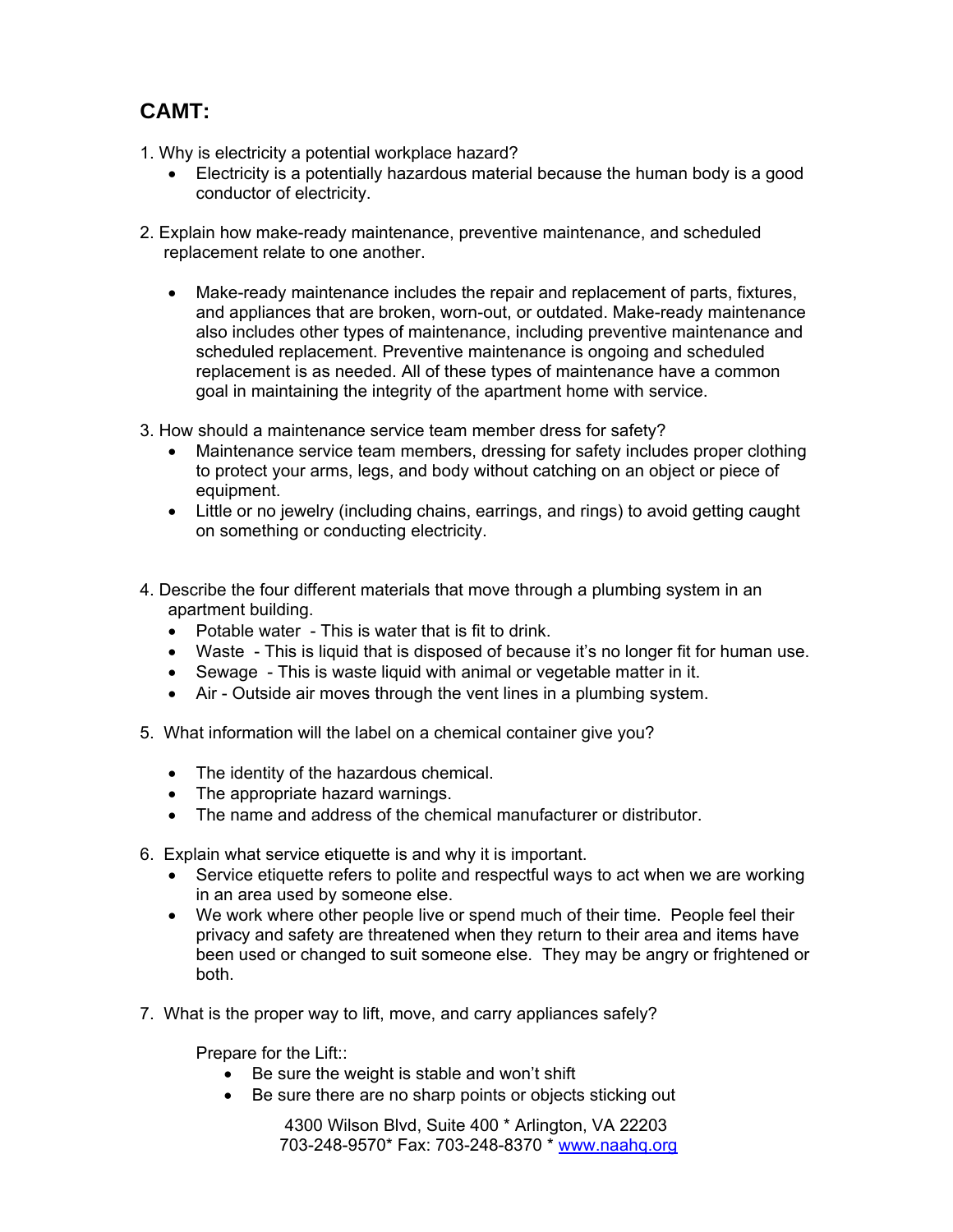- You can lift it yourself or have help
- You can see over it
- Know what route you will use and check it to be sure its clear
- Look for where you can stop and rest
- Be sure you have a clear unloading zone

Lift carefully

- Assume the safe lifting position by bending at the hips and knees with your feet shoulder-width apart and your feet turned out.
- Maintain your back's natural curves don't bend it
- Let your legs do the lifting
- If you are lifting below the waist, stand close and keep a wide stance, lower yourself and pull the load close to your body, lift carefully with your legs.

Carry carefully

- While carrying, don't twist you body
- If you need to turn, turn with your feet, not your back
- Be sure you can see where you're going

Unload carefully

- bend your knees again to lower the load
- Face the spot that you are unloading onto
- keep your fingers away from the bottom of the load if you are placing it down on a surface
- 8. What safety messages are red and yellow used for? Red is used for:
	- all fire protection equipment
	- DANGER situations and signs
	- safety cans or other portable (movable) containers of flammable liquid
	- flashing lights on barricades
	- emergency stop bars on equipment.

Yellow is used for caution situations and signs marking physical hazards.

- 9. How do fair housing laws apply to maintenance service team members?
	- Fair housing laws apply to what apartment community team members say, as well as what they do.
	- Maintenance service team members need to know about applicable fair housing laws because the laws protect people before and after they move into an apartment community.
- 10. Why is it important to report any modifications to an apartment home or common use area requested or performed by residents or guests with disabilities?
	- Modifications frequently involve a change in the physical structure of an apartment building. Also, modifications like these often have technical requirements if they are to be safe. Special equipment or training may be needed to make the change.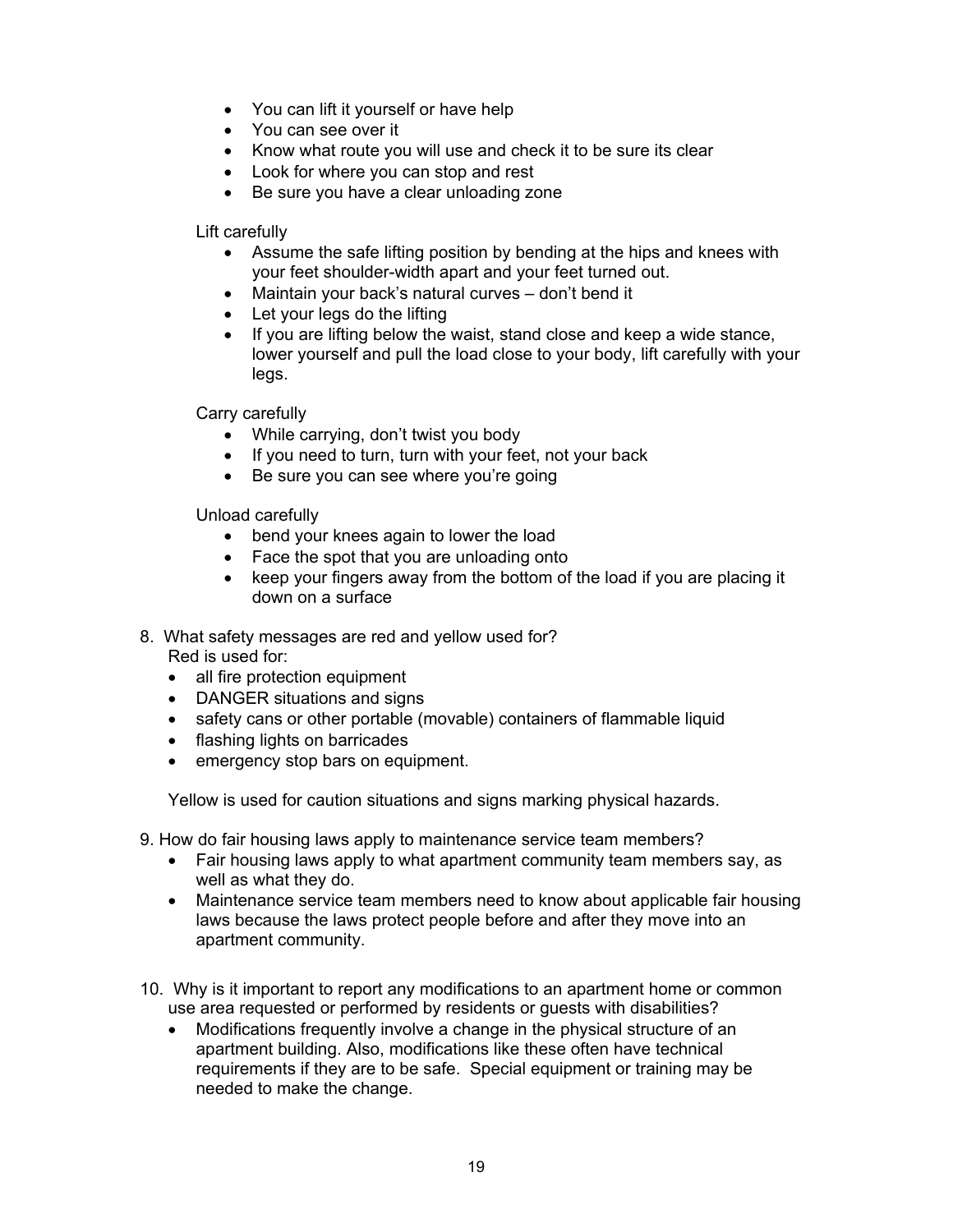## **CAPS:**

- 1. A sole proprietorship and general partnerships have unlimited liability for a business's debt.
	- True.
- 2. List at least four environmental hazards.
	- Asbestos, lead, radon, carbon monoxide, mercury, fuel or solvent contamination, PCB materials onsite, buried fuel storage tanks.
- 3. What are the five 'P's of marketing?
	- Product, Price, Promotion, Place, People
- 4. What is the purpose of advertising strategies?
	- The purpose is to assist a community in investing in advertising wisely.
- 5. What are the three categories that make up a balance sheet?
	- Assets, liabilities and owner's equity.
- 6. What is the purpose of a budget variance report?
	- To provide an explanation of the variance and the action plans to counter or take advantage of the variance.
- 7. The community manager can limit liability through:
	- a. Correcting potential hazards.
	- b. Handling lawsuits when they occur.
	- c. Providing ongoing training for staff.
	- d. A and C.

8. The Fair Labor Standards Act establishes minimum wage, overtime pay, record keeping and child labor standards.

• True.

9. Title VII of the Civil Rights Act of 1964, as amended, prohibits employment discrimination based on what five (5) characteristics?

- Race
- Religion
- Gender
- Color
- National Origin

10. What is a "grandfather clause" as it relates to housing codes?

 A grandfather clause is an exception to current housing legislation so as to protect owners of older buildings from extreme financial risk.

## **NALP:**

1. List the three major areas of product knowledge.

- Apartment homes
- Apartment community
- Neighborhood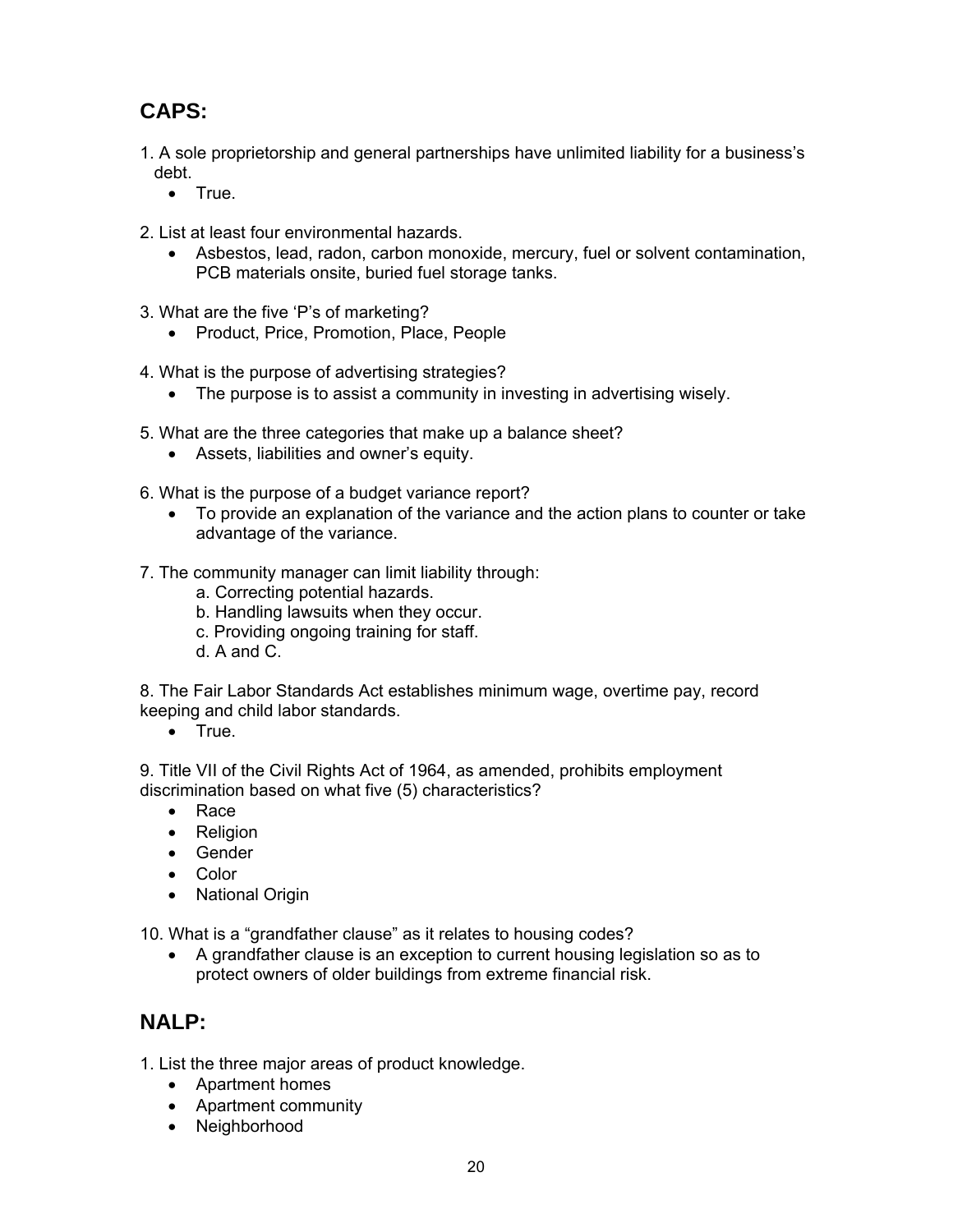- 2. What is a leasing notebook and why is it important?
	- The Leasing Notebook is a resource tool that helps the Leasing Professional avoid memorizing vast quantities of information. By having information about the community organized and readily available, it assists in answering the prospects questions on the spot, which assists in closing the lease.
- 3. What are the two gold rules of Fair Housing?
	- "Treat everyone the same" and "Be consistent."
- 4. What are some of the major terms of the lease?
	- The address of the apartment to be leased
	- The apartment number
	- The amount of rent
	- How often the rent is to be paid
	- The term of the lease
- 5. List the responsibilities of a leasing professional.
	- Comply with regulatory laws and quidelines
	- Lease vacant apartments
	- Accept and process applications for leasing
	- Answer the telephone
	- Communicate with residents
	- Shop the competition
	- Conduct onsite tours to owners or investors
- 6. What is a resident profile and why is it important?
	- Resident Profile: Specific information that describes the apartment community's typical resident and their needs, wants, and qualifying characteristics. It is important because it allows the leasing professional to lease the right apartment for the prospective resident.
- 7. What can you use Active Listening for when handling telephone calls?
	- By using active listening, you can:
	- Work to understand the other person
	- Pay close attention
	- Make it a habit to listen first and respond second
	- Be attentive
	- Listen carefully
	- Concentrate on the facts
	- Ask good questions
	- Don't allow positive or negative reactions to the speaker change your behavior
	- Concentrate your energy on the speaker
	- Jot down more notes after your conversation
- 8. What are some of the Fair Housing implications in leasing demonstration?
	- Be consistent
	- Treat everyone the same
	- Do not deny housing when it is available
	- Use a defined tour route for everyone
	- Do not steer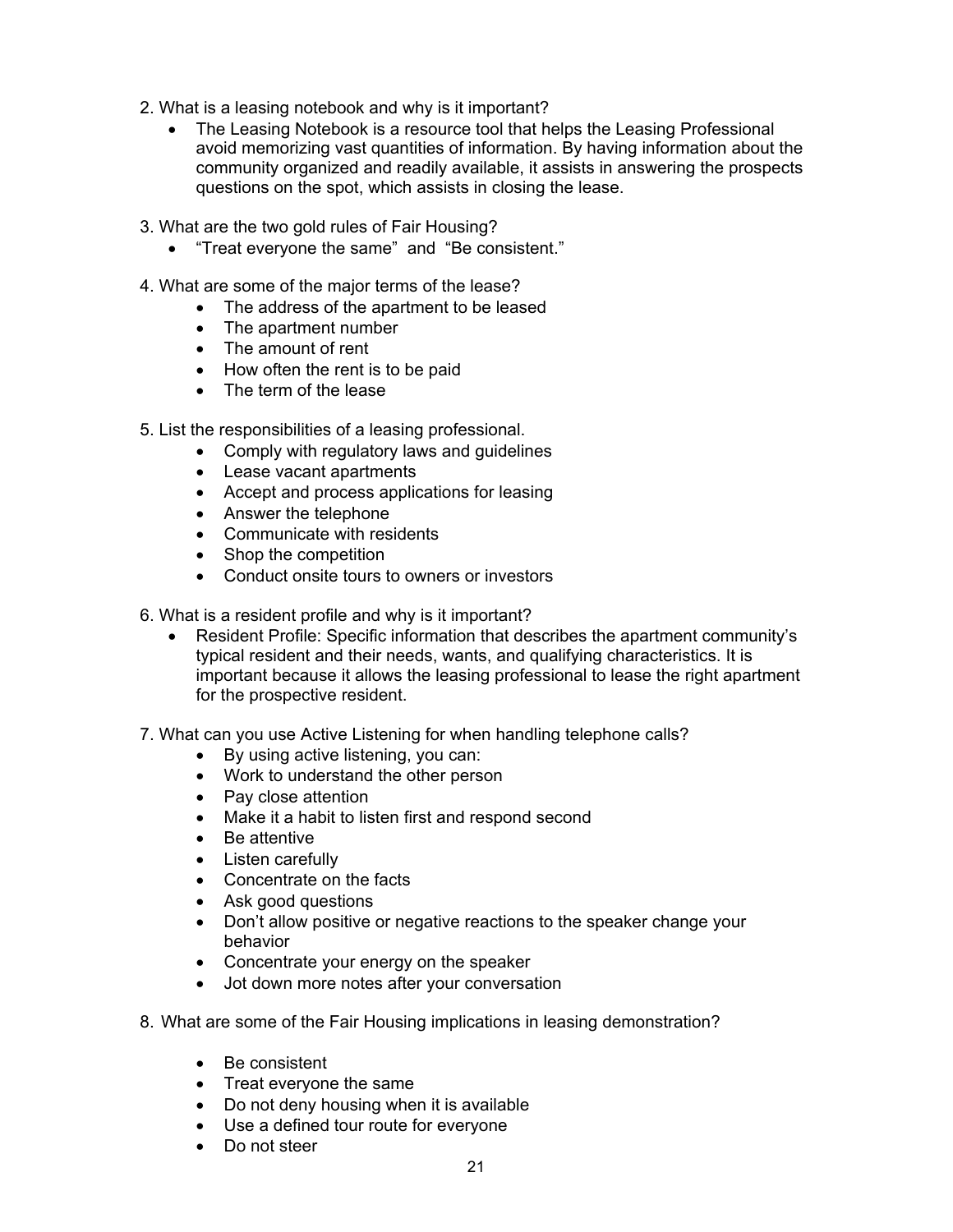- Do not overemphasize drawbacks
- Make reasonable modifications and reasonable accommodations

## **CAS:**

1. What are considered to be acceptable sources of documentation to use for income verification?

Most recent year's tax record

- Three (3) most recent bank statements
- Most recent pay stubs
- 2. What are some examples of emergency service requests and how should they be requested.

Examples of emergency service requests include:

- no electricity
- no plumbing or water throughout the apartment house
- major water infiltration
- no heat in temperatures below 55-60°F
- no air conditioning in temperatures over 86-90°F
- smoke alarms and/or Carbon Dioxide detectors sounding, and
- apartment access problems such as broken
- Emergency service requests should be made by calling the office

3. What are the steps to evicting a resident?

- File a complaint with the court, listing the facts justifying the eviction.
- Gather evidence in the form of photographs, letters and documents.
- In some states, the resident then files an Answer document which will likely either dispute your claims or offer "good legal reasons" for the violations.
- Many cases are resolved before going to trial. However, if the resident remains on the premises and you were unable to negotiate a settlement, the case would then go to a hearing or trial.
- A judge typically decides the eviction lawsuit immediately after hearing a case.
- 4. What factors affect rental rates?
	- supply and demand
	- economic conditions
	- housing trends
	- competitor's offerings
	- property features
- 5. What does a delinquency report tell you? Which residents are late with payments.
- 6. What is debt service? The mortgage or loan payment.
- 7. What are the two federal agencies that enforce and regulate environmental safety standards?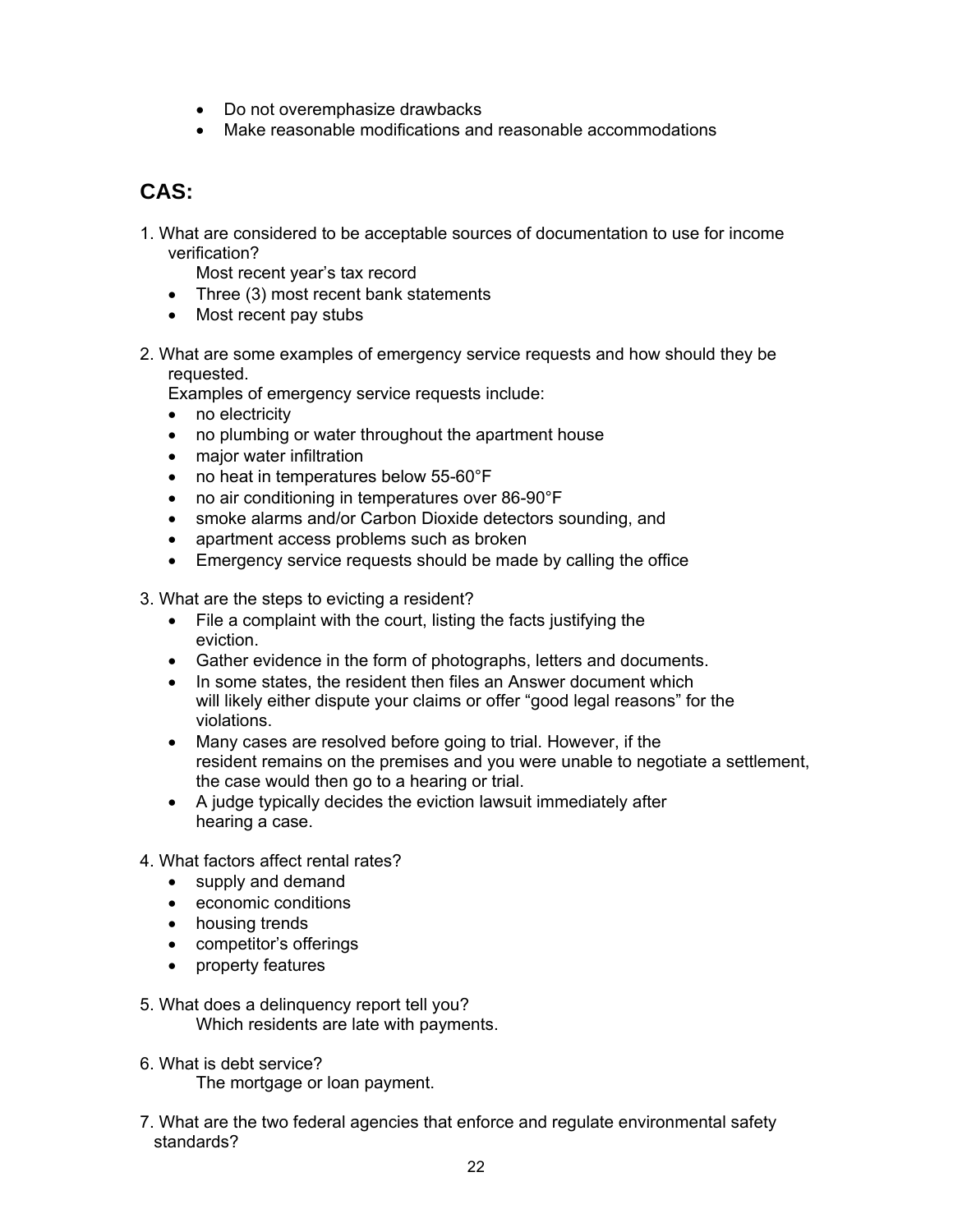- Environmental Protection Agency (EPA)
- Occupational Safety and Health Administration (OSHA)
- 8. What are some effective practices a manager can employ in risk management?
	- Conducting, documenting and maintaining periodic inspections.
	- Involving everyone in risk management owners, onsite staff and residents.
	- Staying current with changes in health and safety laws and regulations.
	- Documenting and uCECting safety records.
	- Implementing preventive maintenance procedures.
	- Making sure safety procedures are posted and communicated.
	- Establishing and enforcing safety programs for the entire multifamily housing community. Reference: For further reference see the NAA video "Safety First" which is available in English and Spanish versions
	- Educating site personnel and residents on their role and responsibility for their own safety.
	- Understanding how insurance and contracts transfer risk.
- 9. What are the four (4) areas a manager needs to address in anticipating and planning for emergencies?
	- Develop a clear plan with specific procedures to follow for various types of emergencies.
	- Educate staff and residents about their roles in emergencies.
	- Train staff to respond to emergencies in specific ways.
	- Hold periodic drills.
- 10. What are the three (3) conditions under which property insurance may be canceled?
	- failure to pay the premiums
	- failure to remedy an identified hazard.
	- new risk factors.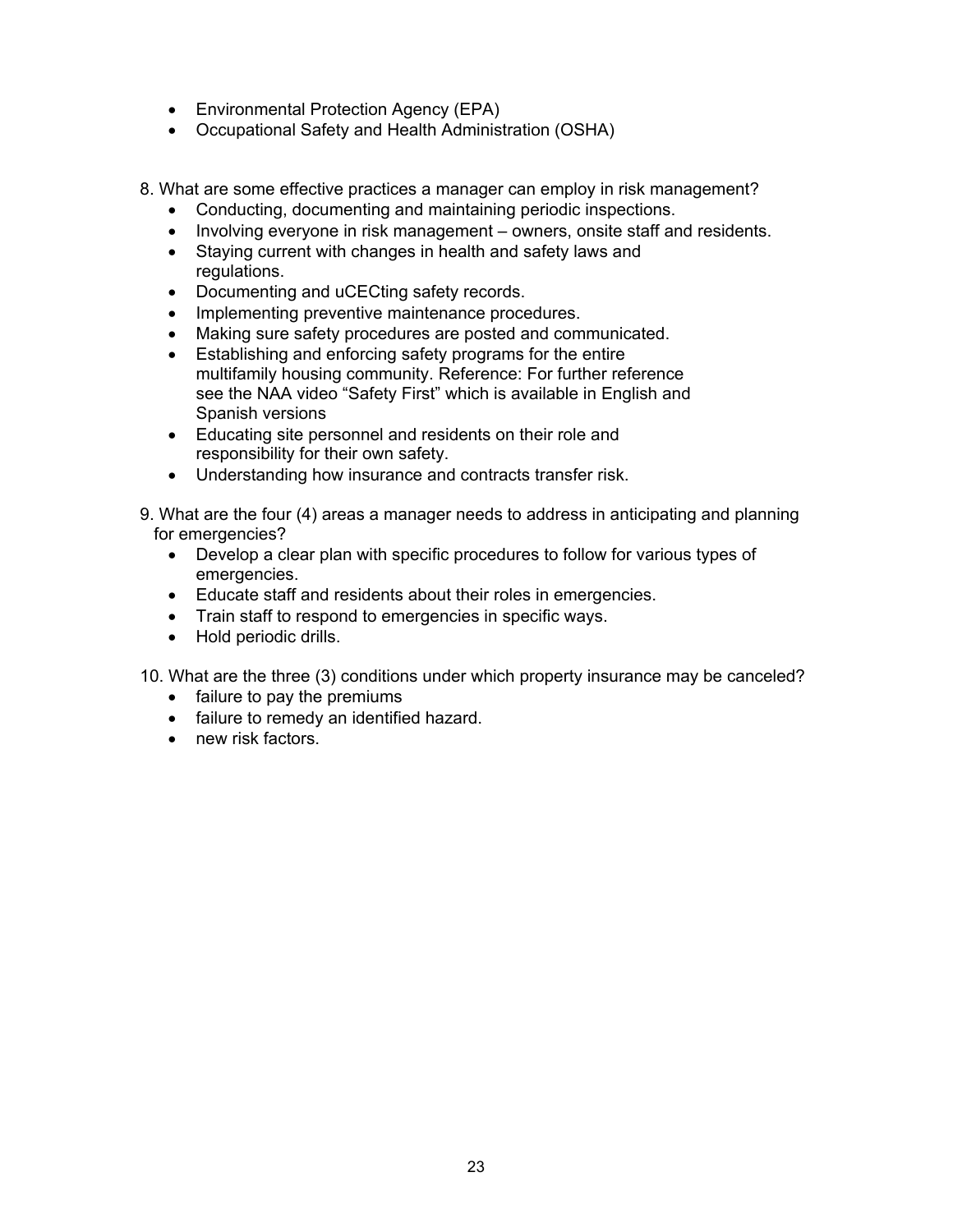

#### **RE EQUEST FO R ACCOMM MODATION FORM**

This request must be received by NAAEI thirty (30) days before your requested exam date.

| Name                  |  |
|-----------------------|--|
| <b>Street Address</b> |  |
| City, State, Zip      |  |
| E-mail Address        |  |
| Telephone             |  |
| Fax                   |  |
| <b>NAA ID</b>         |  |

Requ uested Test Date and Tim me: \_\_\_\_\_\_\_ \_\_\_\_\_\_\_\_\_\_ \_\_\_\_\_\_\_\_\_\_ \_\_\_\_\_\_\_\_\_\_\_ \_\_\_\_\_\_

Requ uested Test Location or A Affiliate: \_\_\_ \_\_\_\_\_\_\_\_\_\_ \_\_\_\_\_\_\_\_\_\_\_ \_\_\_\_\_\_\_\_\_\_ \_\_\_\_\_\_

Please select the requested accommodation from the list below: Use additional paper to describe your requested accommodation, if necessary. ccommodation from the list below: Use additional paper to<br>mmodation, if necessary.<br>□ Sign Language Interpreter □ Other \_\_\_\_\_\_\_\_\_\_\_\_

□ Separate Room □ Un-timed Breaks □ Do  $\square$  50 uble Time % Additiona al Time □ Logistical Provisions □ Reader R □ Screen M Required Magnifier  $\sim$   $\sim$  $\mathcal{L}$  . The set of the set of the set of the set of the set of the set of the set of the set of the set of the set of the set of the set of the set of the set of the set of the set of the set of the set of the set of t

Please list the supporting documentation that is attached. This documentation must be from a physician or other qualified professional reflecting a diagnosis of the candidate's disability and an explanation of the accommodation(s). The supporting documentation must be on the physician's or other professional's letterhead, specify the professional's credentials and be signed by the professional. \_\_\_\_\_\_\_

 $\mathcal{L}_\text{max}$  $\mathcal{L}_\text{max}$  $\mathcal{L}_\text{max}$  $\overline{\phantom{a}}$  $\mathcal{L}_\text{max}$ 

 $\mathcal{L}_\text{max}$  $\mathcal{L}_\text{max}$  $\mathcal{L}_\text{max}$  $\frac{1}{2}$  $\mathcal{L}_\text{max}$ 

Please return completed forms to:

 $\mathcal{L}=\mathcal{L}$  $\mathcal{L}=\mathcal{L}$  $\mathcal{L}=\mathcal{L}$  $\mathcal{L}$  . The set of the set of the set of the set of the set of the set of the set of the set of the set of the set of the set of the set of the set of the set of the set of the set of the set of the set of the set of t  $\mathcal{L}=\mathcal{L}$ 

 $\overline{\phantom{a}}$  $\overline{\phantom{a}}$  $\overline{\phantom{a}}$  $\overline{\phantom{a}}$  $\overline{\phantom{a}}$ 

 $\mathcal{L}_\text{max}$  $\mathcal{L}_\text{max}$  $\mathcal{L}_\text{max}$  $\mathcal{L}_\text{max}$  $\mathcal{L}_\text{max}$ 

> ATTN: Executive Vice President NAAEI 4300 W Wilson Blvd, S Suite 400 Arlingto n, VA 22203 3 E-mail: **Shana@naahq.org**

 $\mathcal{L}$  $\mathcal{L}$  $\mathcal{L}$  $\frac{1}{2}$  $\mathcal{L}$ 

 $\mathcal{L}_\text{max}$  $\mathcal{L}_\text{max}$  $\mathcal{L}_\text{max}$  $\frac{1}{2}$  $\mathcal{L}_\text{max}$ 

 $\mathcal{L}_\text{max}$  $\mathcal{L}_\text{max}$  $\mathcal{L}_\text{max}$  $\mathcal{L}_\text{max}$  $\mathcal{L}_\text{max}$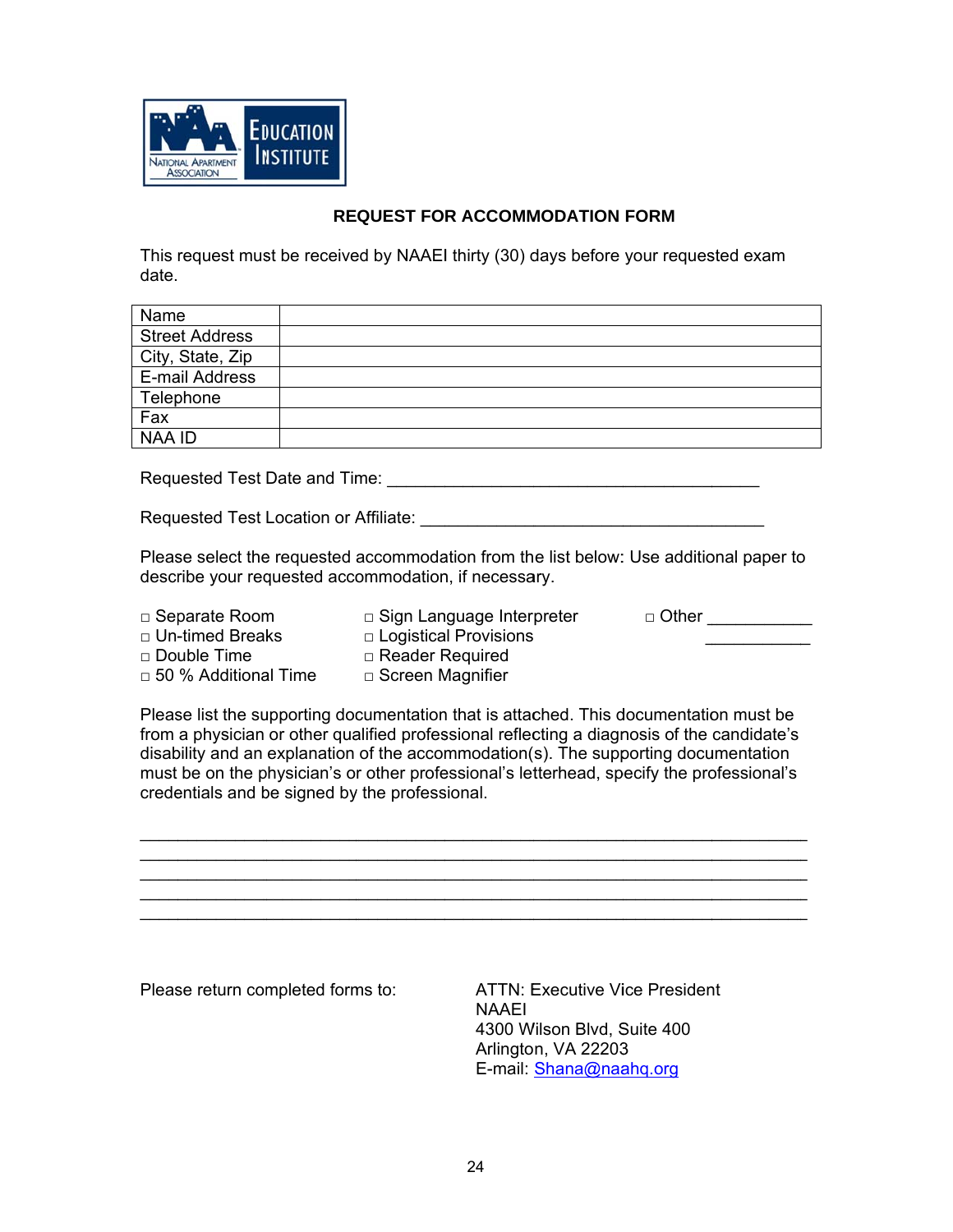

#### **NOW TO TAKE THE TEST FROM HOME (N NON CAM STUDENTS S ONLY)**

#### Instructions for Logging into the Castle Worldwide Testing System:

- 1. Launch the Castle Worldwide testing system through the following link: www.Castleworldwide.com/naaei
- 2. To ensure that your computer is properly set to take the exam, you must first click on the word "Requirements" on the left-hand side of the screen. This will allow you to test your computer system and ensure that it will run the exam properly. We recommend that you test your system at least 1 week before you plan to take the exam. Failure to test your system early may cause a delay in your ability to take the exam.
- 3. After checking your computer system, click "Click Here to Test Now." Follow the instructions given to correctly configure any system requirements that do not pass the test.
- 4. Click "Login" on the top left to return to the login page.
- 5. Once at the login page, enter your NAA user ID, password, and eligibility code.
- 6. If you are retaking the exam or are otherwise required to purchase the exam, you will be required to enter your credit card information prior to taking the exam. *Enter your credit card information on the "Purchase Test" page and click* "Complete Purchase" on the bottom of the page.
- 7. The Castle Worldwide testing system will launch a program called the Browser Lockdown. The Browser Lockdown will prevent you from accessing anything else on your c omputer wh ile taking the e exam.
- 8. If a pop-up window appears, click "Run" to finish installing Browser Lockdown.
- 9. You will then be taken to the online exam that you are eligible for.
- 10. Once in the exam, you will notice that you will have the ability to move throughout the exam by clicking the "<" or ">" button. Click on the "Help" button for more information about how to move through the exam.
- 11. Once you are satisfied with the exam, you can choose to "Submit." If you select "Submit," the testing system will display the number of any question that you have left unanswered. From here, you may return to the exam or confirm that you are ready to end the exam.
- 12. You will then have the option to provide any feedback at this time by filling out a short que stionnaire.
- 13. Your exam results will then be displayed in the testing window. Print a copy of the results for your records.

To exit the exam and the Browser Lockdown, simply close the browser window.

*Your local apartment association reserves the right to have exams proctored.* 4300 Wilson Blvd, Suite 400, Arlington, VA 22203 703-518-6141\* Fax: 703-248-8370 \* www.naahq.org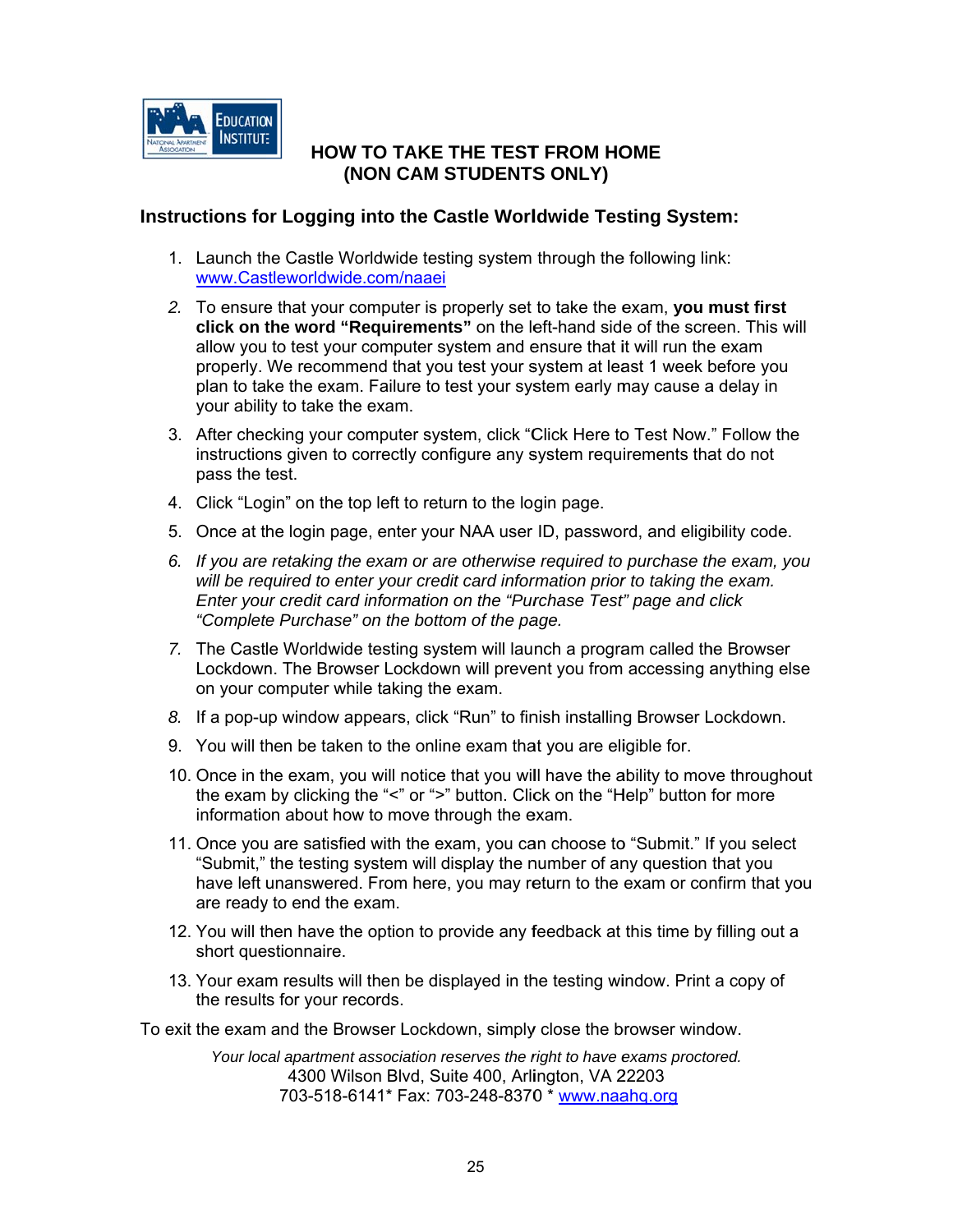

#### **F FREQUENTL LY ASKED QUESTION S**

#### **Can I still take th he modular r tests?**

If a certificate course was started before July 1, 2007 and students only have to complete a few modules, you may complete those remaining modules using Scantron exams. Any students who started a certificate course on or after July 1, 2007 must take a comprehensive online exam. If a course was started before July 1, 2007 but students have only completed a few modules, you may choose to stop offering modular exams and have students take the online, comprehensive exam. If you have exceeded your candidacy period, you may still file an extension, but you must take the online, comprehensive exam.

#### Are the questions going to be random?

Yes, all of the questions will be randomized.

## **ls there a running clock/timer on the screen?**

Yes.

#### How many questions are on each exam and how long are they timed?

CAMT: 100 questions; timed for 2 hours and 30 minutes CAM: Part I is 115 questions timed for 2 hours; Part II is 75 questions timed for 2 hours CAS: 138 questions; timed for 2 hours NALP: 100 questions; timed for 1 hour 30 minutes CAPS S: 100 ques tions; timed for 2 hours

#### **Can students take the test at home?**

Non-CAM Students: You may take the test anywhere they have access to an Internet connection, including at home. Please remember that technical assistance is available during normal business hours through Castle Worldwide. If you are taking the test during off-business hours or on the weekend and you have technical difficulty, you may have to wait for your inquiry to be answered. o<br>lill

**CAM Students** are required to take the exam at either a Castle Worldwide site or at your local apartment association or sponsoring organization.

#### Are proctors required?

**CAM Students: All exams are proctored.** 

All other designations: Your local apartment association reserves the right to have exams proctored. Otherwise, students will take the exam at home or on a personal comp puter.

#### What is the fee for the Administrators Guide and Candidate Handbook?

The Candidate Handbooks are available on the NAA Web site and can be downloaded for fre ee.

#### Are the sample test real questions?

Sample questions are available in the Candidate Handbook. NAAEI also has made "Ski Checks" from each curriculum available as a study guide for students. This material is free of charge and downloadable from the **NAAEI Certificate Programs Page** by clicking on the certificate that you are planning to earn; the skill checks are listed on the right-